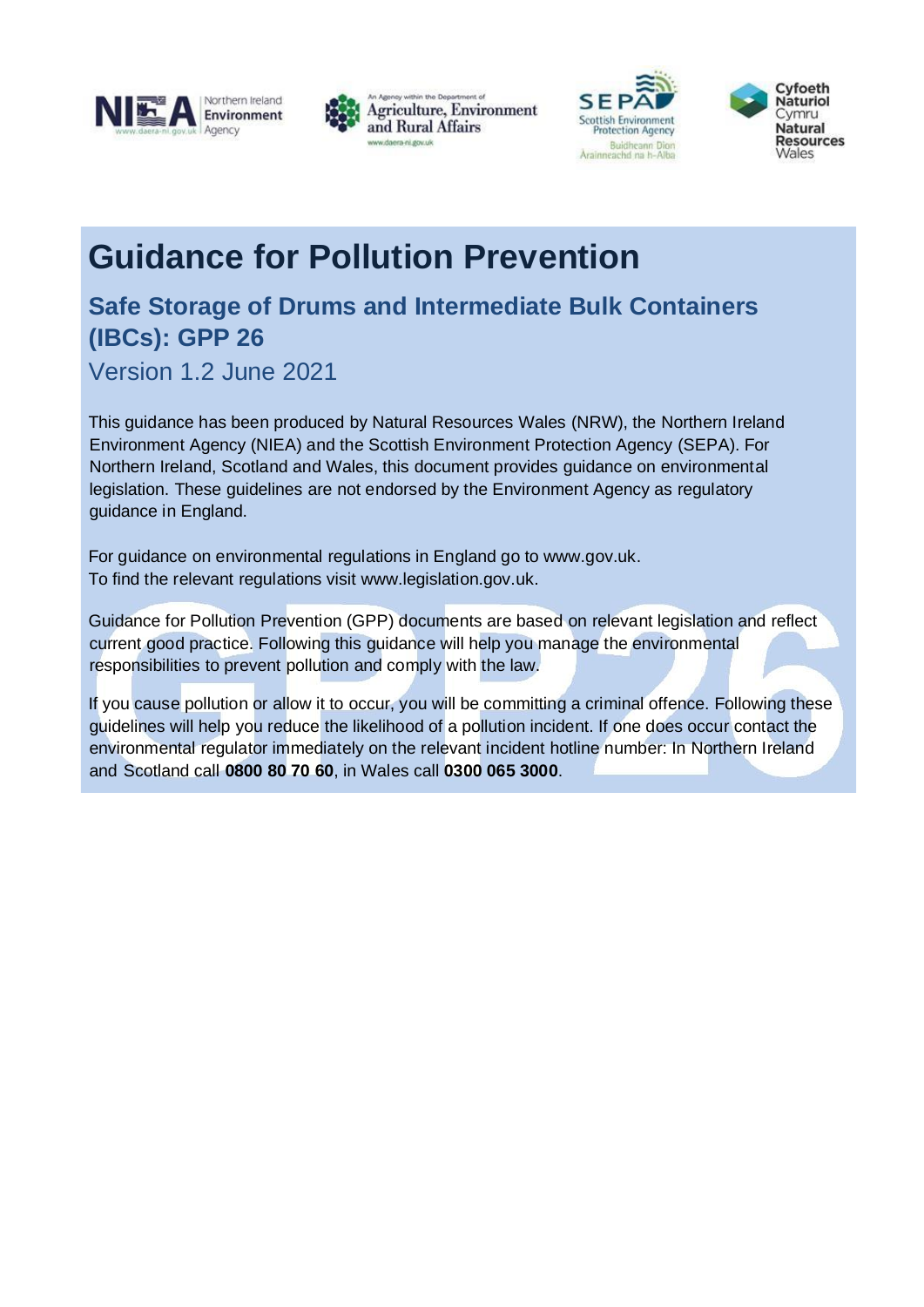## **Contents**

| 5.2.2 Where is the best place to put your secondary containment and storage? 12 |  |
|---------------------------------------------------------------------------------|--|
|                                                                                 |  |
|                                                                                 |  |
|                                                                                 |  |
| 5.3 Special storage requirements (COMAH, COSHH, Pesticides and flammables)  15  |  |
|                                                                                 |  |
|                                                                                 |  |
|                                                                                 |  |
|                                                                                 |  |
|                                                                                 |  |
|                                                                                 |  |
|                                                                                 |  |
|                                                                                 |  |
|                                                                                 |  |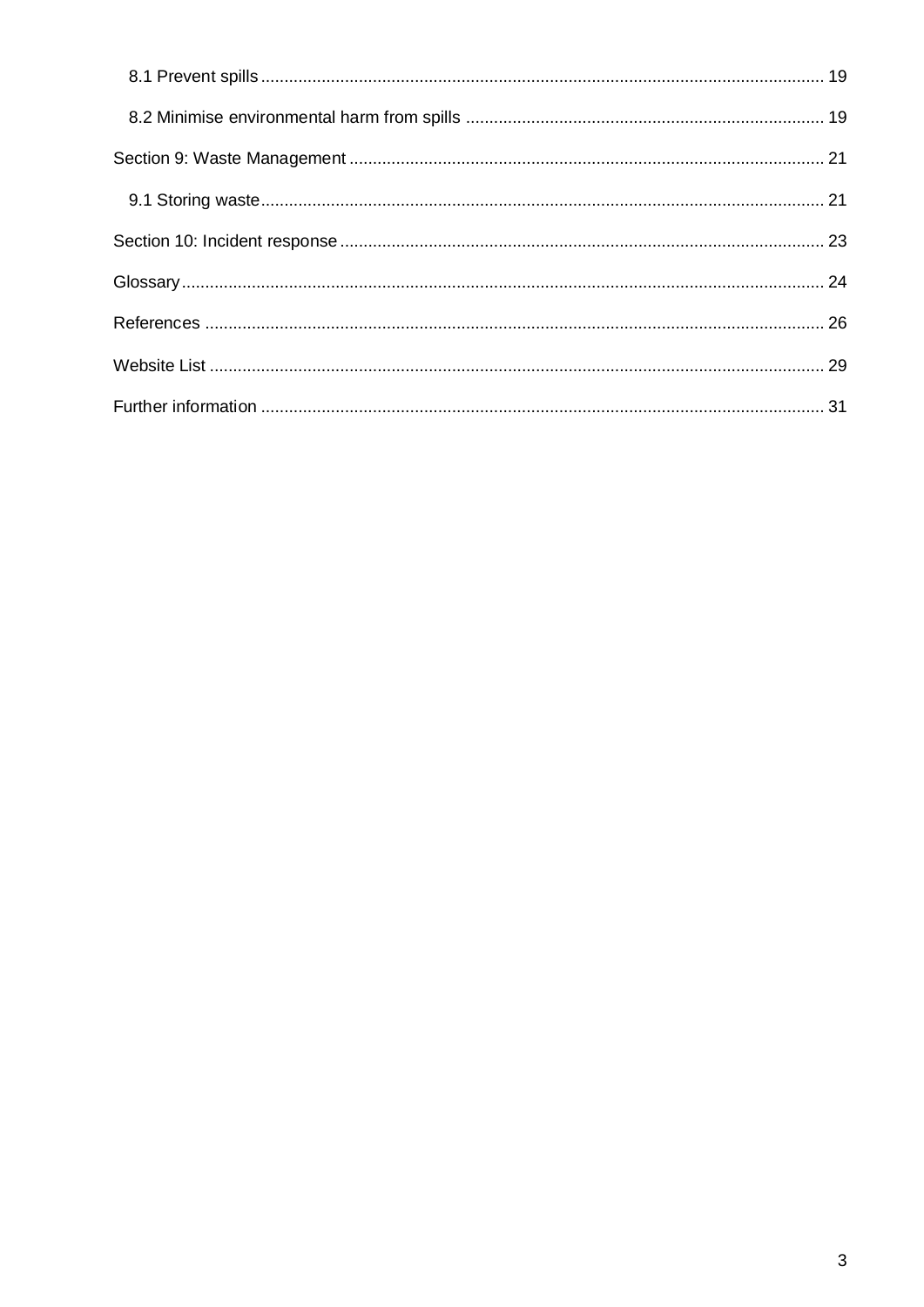## **Section 1: Introduction**

#### **1.1 Who is this guidance for?**

These guidelines will help you if you're responsible for storing and handling drums and Intermediate Bulk Containers (IBCs). They're written for site operators of industrial and commercial premises.

Following the guidance will help you reduce the risk of pollution from your site to land, surface waters and groundwater.

#### **1.2 What is covered**

The guidelines give information and advice about storing liquids, for example oil and chemicals, in:

- small containers
- drums, up to 205 litres
- **IBCs up to 1000 litres**

This guidance applies only where these containers aren't directly connected to any part of a manufacturing system, either as an input or output. This guidance also applies to containers that are slightly different sizes from those mentioned, and it applies to any number of containers.

These guidelines refer to environmental legislation you '**must'** follow in Northern Ireland, Scotland and Wales, including details for oil storage. Where the recommendations aren't a legal requirement, they are written as things you **"should"** do.

The quidance doesn't cover:

- containers above 1000 litres
- bulk storage in fixed tanks or mobile bowsers
- underground oil or chemical storage
- fire prevention and control
- air quality, although following the guidelines will help to protect air quality
- dangerous substances stored under Control of Major Accident Hazards (COMAH) Regulations
- regulations about transporting goods
- health and safety requirements, for example labelling and confined spaces.

Guidance for these activities is available in references 2, 3, 4 and 5 and from the Health and Safety Executive (HSE) and HSENI, Fire and Rescue Services (FRS) and your local council.

#### **1.3 Legal requirements**

Formal approval may be required when carrying out certain works or activities. It can take up to four months to process an application for formal approval, it is therefore important you contact the environmental regulator early on in the project.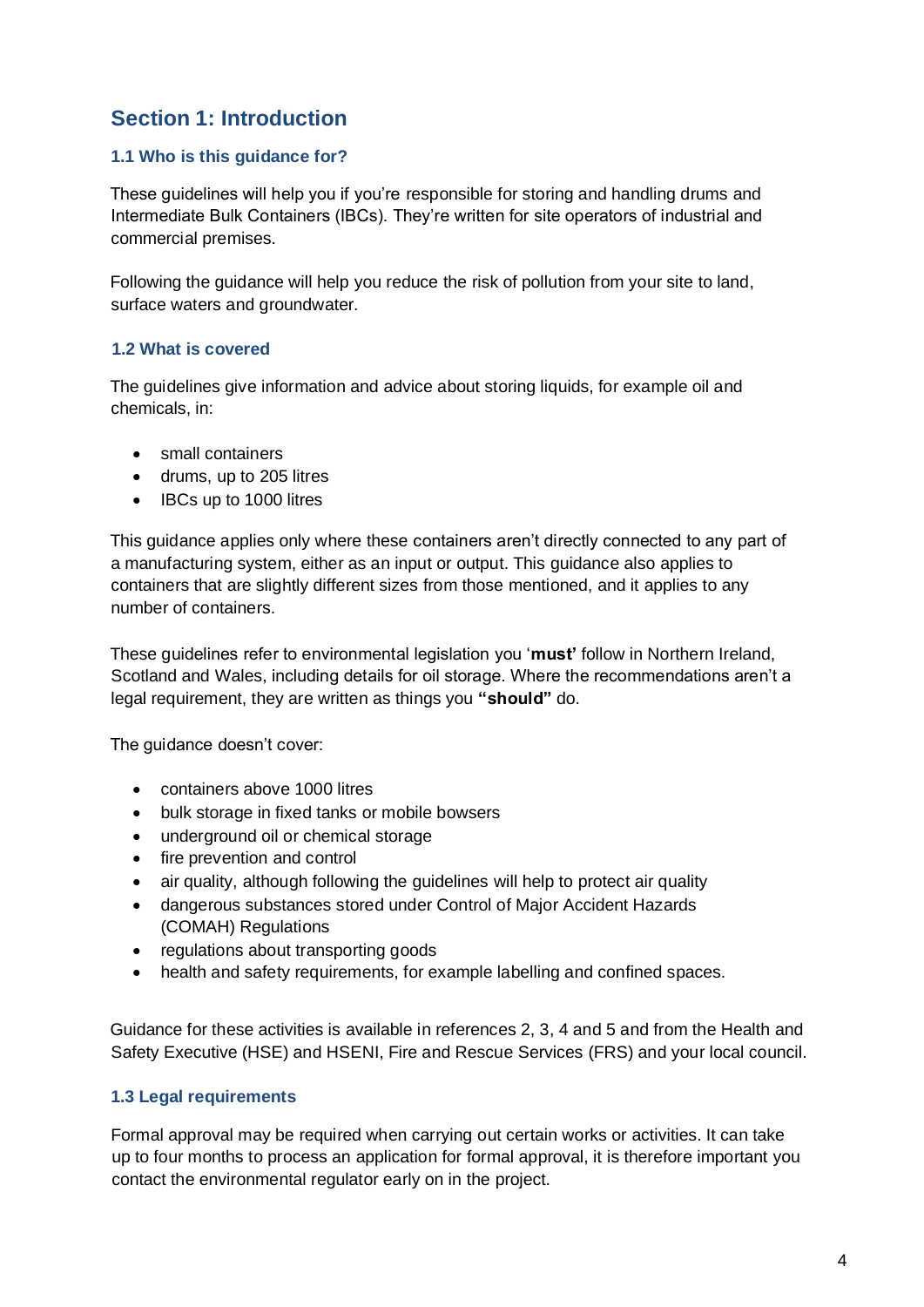There are laws that protect land, water, air, wildlife and people from pollution. If you cause pollution you will be committing an offence. Penalties include fines, imprisonment, Fixed Penalty Notices, stopwork notices or equivalent, and having to pay clean-up costs, along with damage to your reputation.

The Legal requirements are different throughout the United Kingdom (UK) (England, Northern Ireland, Scotland and Wales). If you are located in **Scotland** or **Northern Ireland**, you can find information on your legal environmental obligations by visiting the NetRegs website. In **Wales** guidance on regulations can be found on the Natural Resources Wales (NRW) and Welsh Government website (see **Further information**).

#### **1.4 Pollution Prevention**

It is important to understand how activities could affect the environment and cause pollution. Think about what pollution linkages there are (see Figure 1.).



*Figure 1: Example of a pollution linkage using the source > pathway > receptor model. NOTE: Groundwater is both a pathway and a receptor.* 

The site and activities will only cause a risk to the environment or people if you have all three parts of the pollutant linkage present i.e. a source, a pathway and a receptor. You should put in place measures to prevent or minimise or mitigate the effects of any risks and thereby break the pollutant linkages between these three. By doing this, you can identify how to prevent or reduce the likelihood of pollution and reduce the impact of any risks that may occur. It is important that you fully understand the local drainage network as pollution is often caused by mistaking a surface water drain for a foul/combined sewer. Contact your local water company for advice on this.

If you cause pollution you will be responsible for the clean-up cost. This can be expensive and time consuming particularly if groundwater has become contaminated. There may be additional costs associated with recovering the cost for the environmental regulator's response (in line with the Polluter Pays Principle), you may receive fines through the criminal courts or civil claims and you may experience a reputational cost i.e. loss of future work.

Following this Guidance for Pollution Prevention will help you reduce the likelihood of an incident. However, if one does occur contact the environmental regulator immediately on the relevant Incident Hotline number. A rapid response to incidents will help to minimise the environmental impact and could reduce the overall costs.

For more information refer to **Section 10**.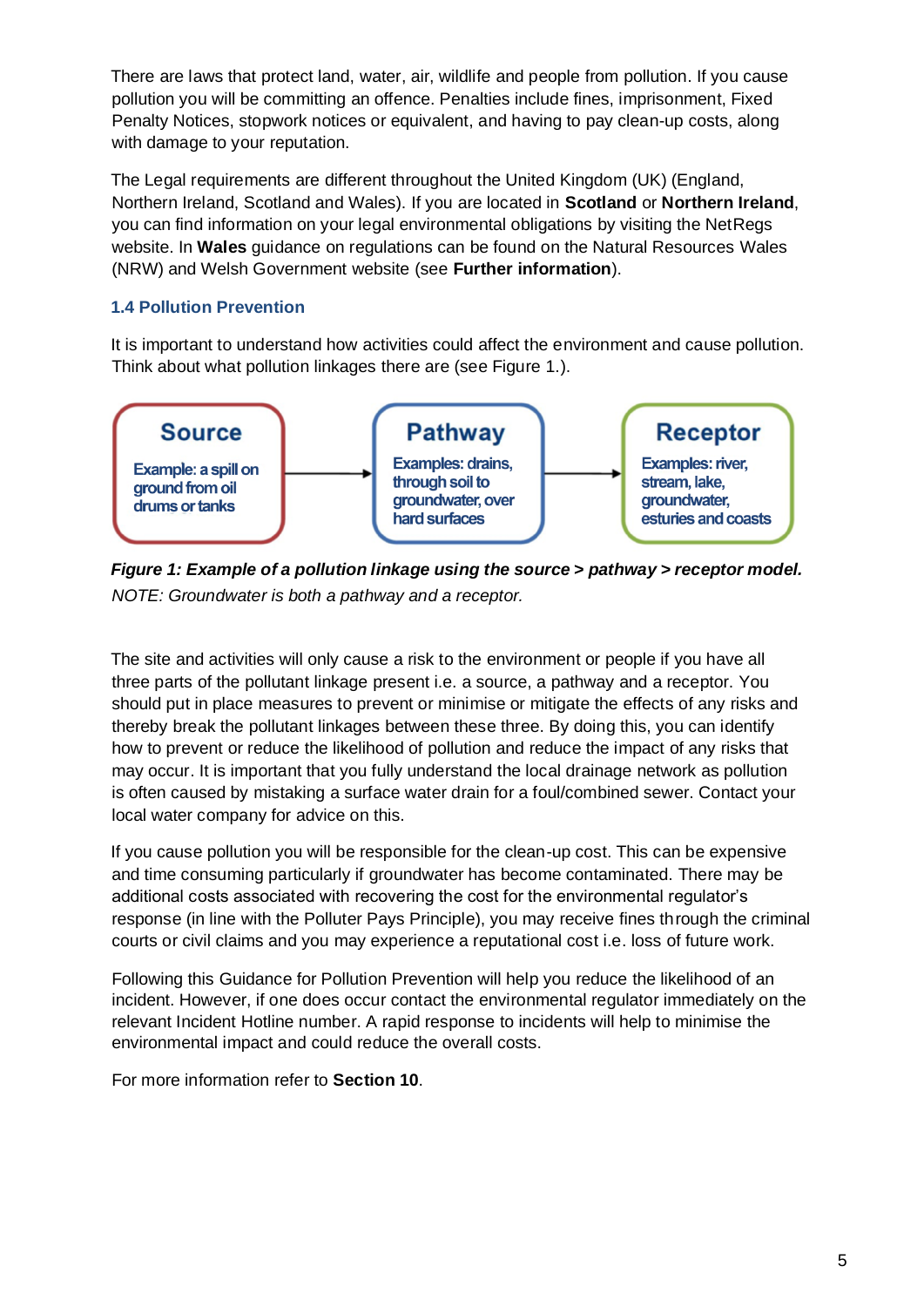## **Section 2: Why use this guideline?**

Businesses routinely store and move a variety of potentially polluting materials in containers, ranging in capacity from a few litres up to drums of 205 litres (45 gallon) and 1000 litre IBCs. You must store these materials in accordance with:

- appropriate legislation
- HSE requirements
- any other relevant guidelines such as those issued by the FRS.

#### **3.1 What are the problems?**

Containers of oil, chemicals or other potentially polluting materials can pollute surface water and groundwater. Pollution can be caused by spills from:

- incorrect storage and handling of containers
- accidental leaks
- vandalism
- overfilling or failure of storage structures
- run-off from fires and contaminated firewater
- incorrect or damaged drainage systems.

These are all potential hazards. There are many substances that aren't harmful to humans but that will cause pollution if they're spilt, for example liquid food and drinks, detergents and paper sludges.

#### **3.2 How a spill can escape from your site**

Pollutants can escape into the environment from your site, or where a spill happens off site, via different routes or pathways:

- through the surface water drainage system
- direct run-off into a watercourse
- through the soil or via soakaways, drains or damaged surfaces to groundwater
- through the foul sewer system, where pollutants:
	- o may be discharged through storm sewage overflows
	- o could pass through the sewage treatment works
	- $\circ$  may reduce the performance of the works so it can't treat sewage properly.

See **Section 1.4** for details on pollution linkages.

Good management practices will help to prevent pollution incidents. You need to make sure your staff and contractors use the management practices you have in place. If they understand the potential links between the hazard sources, pathways and receptors and how this can affect your business, they will understand why your processes are important.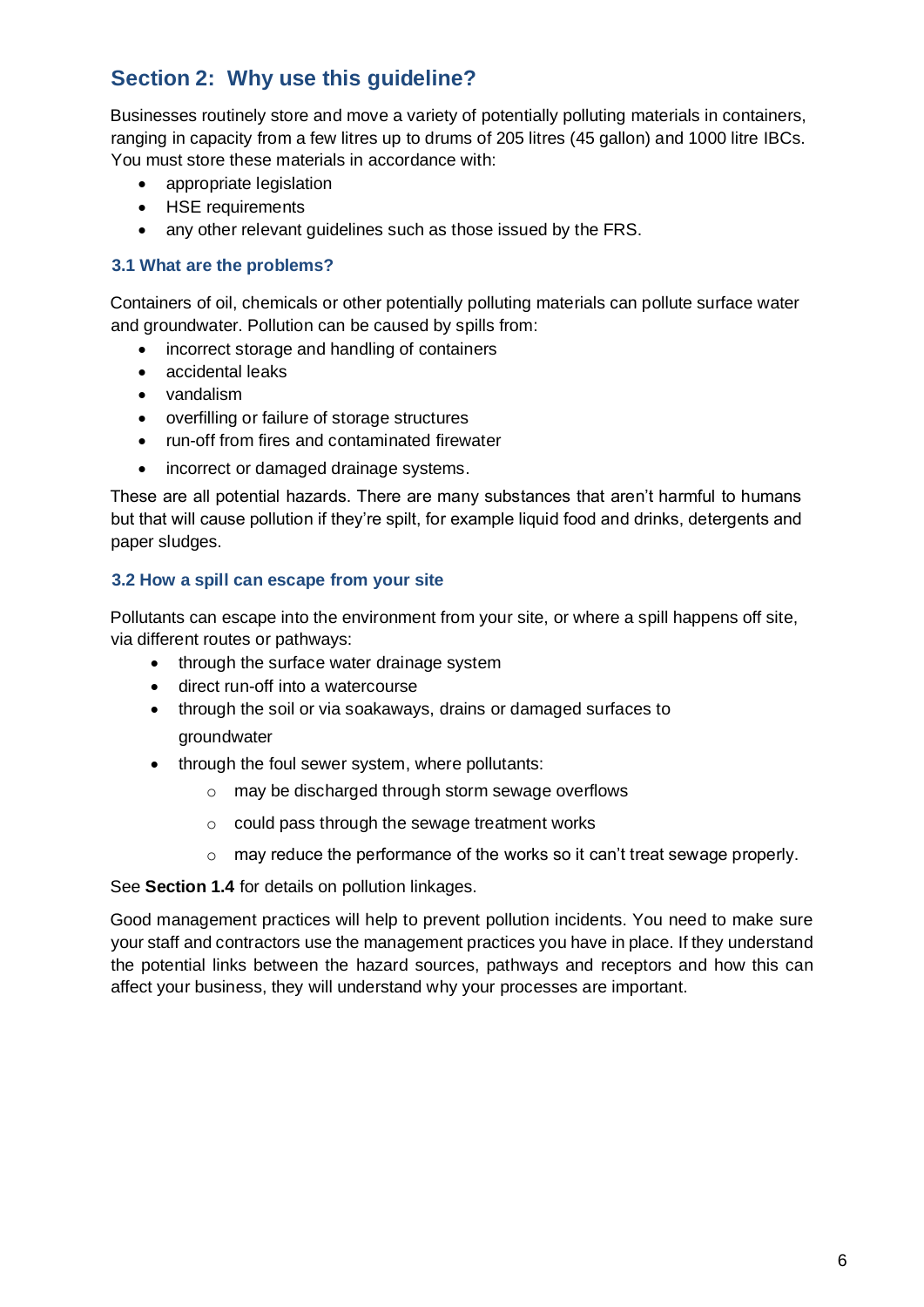## **Section 3: Safe drum and IBC storage key points**



*Figure 3: Activities that can cause silt pollution (courtesy NetRegs 2016)*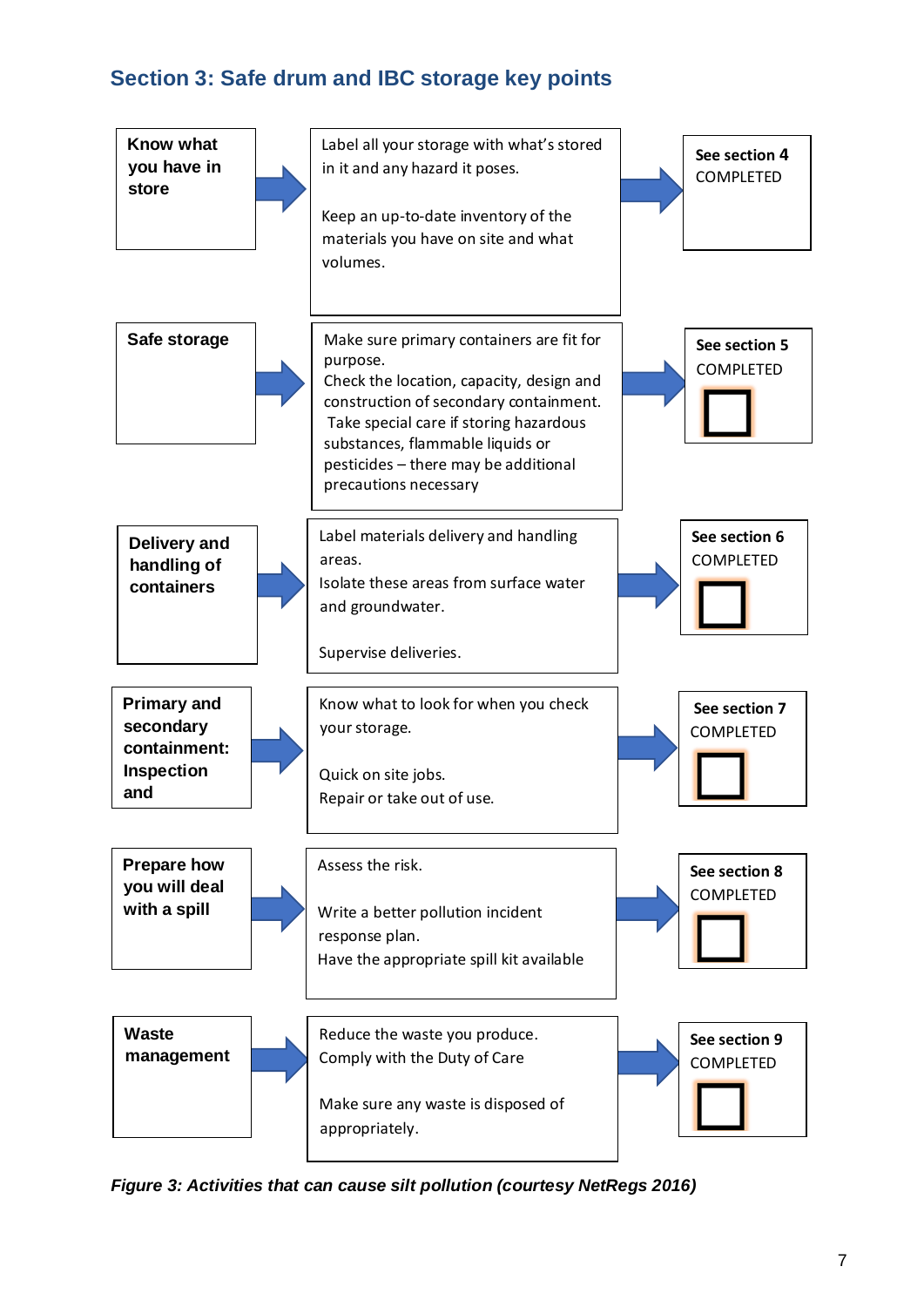## **Section 4: Storage basics**

To control the pollution risk from your site you need to know what and how much you're storing and be able to identify it quickly. You should only store materials that you are allowed to. Make sure you keep Material Safety Data Sheets for all the substances you keep on site.

We recommend you:

- clearly label individual containers with details of what they contain and any hazard they pose
- label storage areas with details of what can be stored in them
- fit warning signs, for example appropriate hazardous substances symbols (pictograms), at access points to dedicated stores
- store different materials separately so they can't mix if there's a leak (it's easier to deal with a spill of just one material than a mixture); this may be a legal requirement for some substances – see information from the HSE in Reference 6
- only keep the minimum working quantity of materials on site
- protect storage from extremes in weather whenever possible, for example sunlight, frost
- keep storage areas away, or isolated, from on site drainage, surface waters and groundwater and vehicle routes.

Make sure your product inventory is kept up-to-date and contains detailed information including:

- product types
- trade names
- UN numbers
- Material Safety Data Sheets
- Control of Substances Hazardous to Health (COSHH) Regulations data
- volumes
- location on site or within the store.

There may be other legal requirements for your storage, for example health and safety requirements. It's your responsibility to find out what applies to your storage and make sure you comply.

Other sections of this guidance cover:

- safe storage
- primary and secondary containment
- special storage requirements for liquids with hazardous properties
- delivery and maintenance procedures
- how to deal with a spill.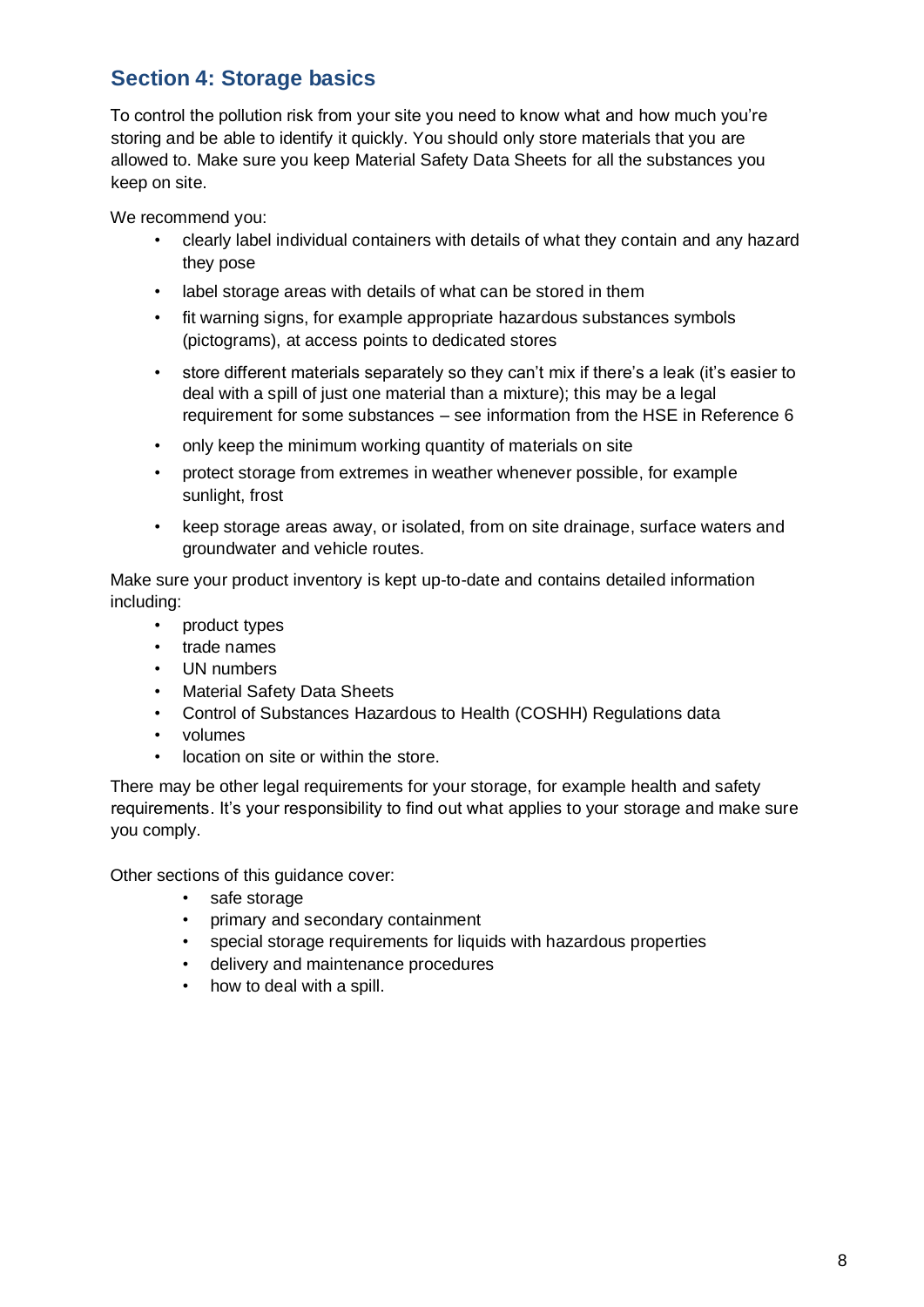### **Section 5: Safe storage**

#### **5.1 Primary container**

Make sure your primary containers have sufficient strength and structural integrity so they don't leak or burst under normal use. For example, rusty or dented containers are unlikely to be fit for use.

If your containers have a packaging certificate and are marked as complying with the United Nations (UN) inspection would normally be considered structurally sound. However, they should still be examined before use in case they have been damaged since their last inspection.

Repair or remove any damaged or unsuitable containers as soon as they are identified.

Unless legal requirements say otherwise, you should store primary containers inside a building, under cover or protected from the elements by another method. Steel drums stored outside in a vertical position are at risk of rusting from rainwater, while plastic containers can deteriorate over time and become brittle.

Don't store drums directly on top of one another because this greatly increases the risk of drums splitting under pressure or falling over.

If you're reusing containers, it's your responsibility to make sure what it's made from is suitable for the product you're planning to put into it, and that it has a life expectancy suitable for your needs. You should also make sure that any residues from the previous contents are unlikely to contaminate or react with the new contents. Remember to re-label used containers with current content. **See section 10:** Waste Management, for information about how you can dispose of any residues legally and safely.

#### **5.2 Secondary containment systems**

It's good practice (and a legal requirement for all containers with greater than 200 litres capacity holding oil or its products, including waste oil) to store all drums or IBCs on, or in, an impermeable secondary containment system. Secondary containment systems are designed to catch leaks or spills from the primary container while it is in use.

Make sure all your drums and IBCs are stored in a suitable secondary containment system. This will significantly reduce the risk of causing pollution. It will also allow you to recover or treat any spilled material, and will help to stop spilled product escaping. The secondary containment must not have any drainage.

#### **5.2.1 Secondary containment options include:**

## Drip Tray

- A simple tray underneath storage containers to collect leaks and spills.
- For use with a single drum or a few small containers, in storage or at point of use.
- If you store oil on a drip tray in drums, the tray must be able to contain at least 25% of the total drum volume, or 110% of the largest one, whichever is the greatest.

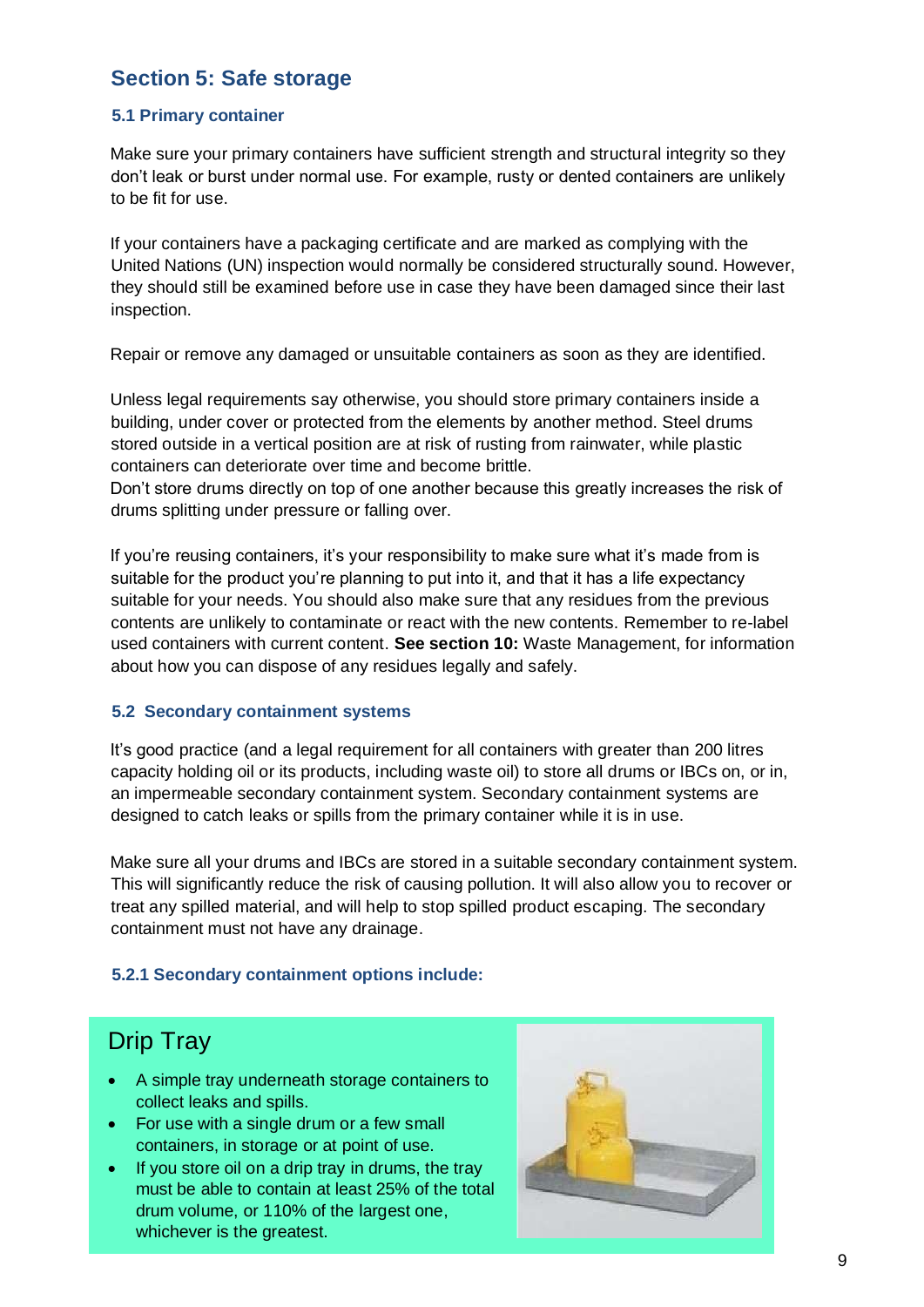## Dispensing sump trolley

- Proprietary system for transporting and then dispensing a single drum or small container.
- Not suitable for use with IBCs due to their weight when full.
- Good when products need to be stored close to their point of use.

## Sump pallets

- Pallets to hold containers with a sump to contain spills
- Suitable for use with small containers: two, four or eight drums, or four IBCs.
- Containers kept off the ground with adequate containment. (at least 25% of the total drum volume or 110% of the largest one)
- **Decking**

•

- Decking units allow containers of any size to stand off the ground on a grid with containment underneath.
- Can be added to cover the floor area required, either when in use or in a dedicated store.

## Bunded dispensing station

- Designed to allow drums and IBCs to be stored safely and collect and drips or spills while in use.
- Provide secondary containment volume, but with extra space to allow small containers to be filled over the secondary containment

## Racking ––external storage

- Similar to drum racking but for use outside.
- Made with a roof and doors to keep rainwater off the drums and IBCs and out of the integrated sump.
- Drums stored horizontally should be turned to 3 or 9 o'clock as above.







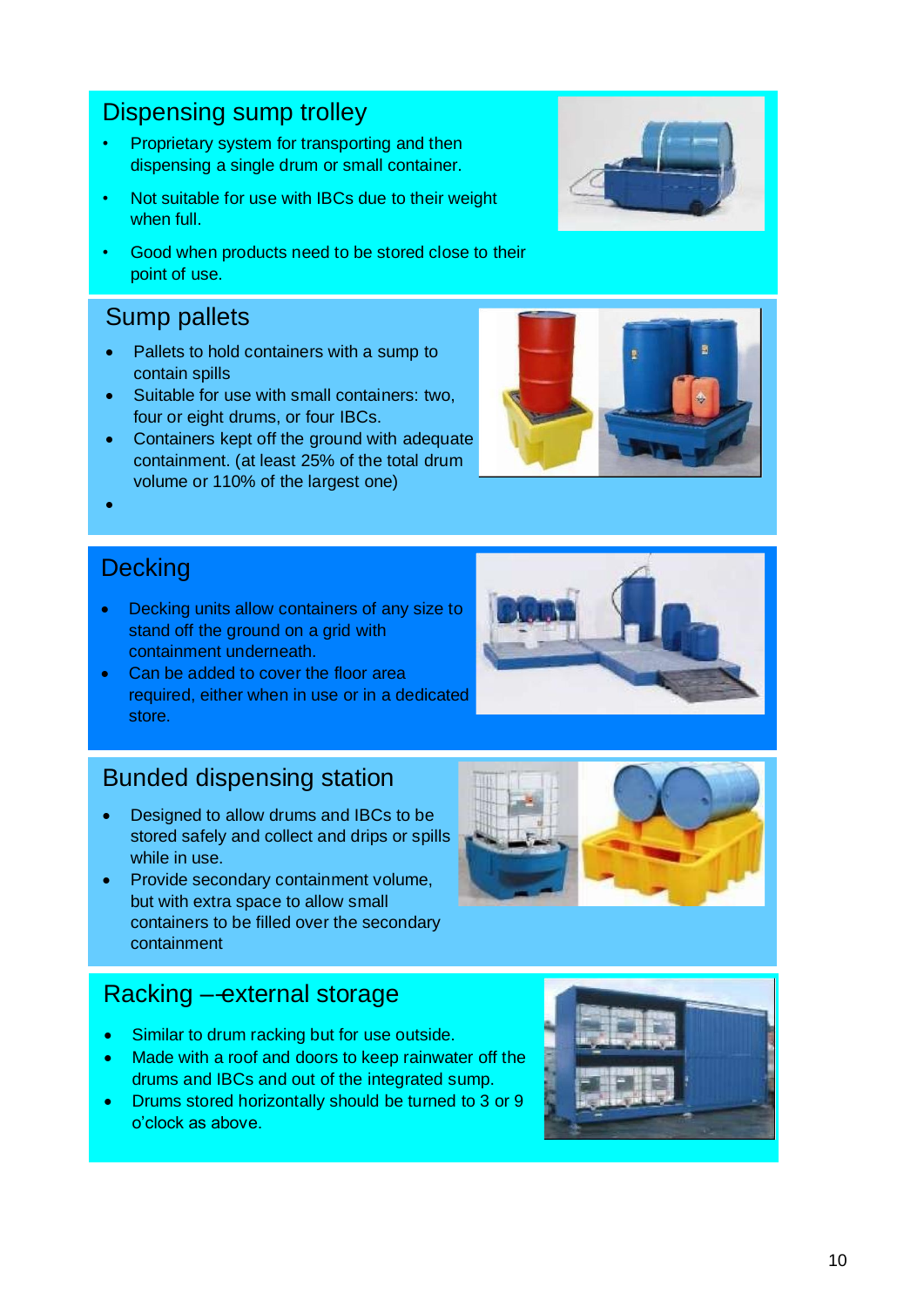## Drum racking – indoor storage

- Racks for storing drums, either vertically or horizontally. They may have containment that allows you to dispense from the drums.
- Off the ground storage with integral bunding or can be used in dedicated stores.
- Drums stored horizontally would ideally be turned so both outlets are horizontal (i.e. are at 3 and 9 o'clock) so less product will be lost if there is a leak.

### Dedicated external store

- Purpose built or adapted external store with design features such as ramped access.
- Useful for storage of large quantities of materials, particularly where ventilation is important.
- Roofing prevents rainwater accumulating and storage should be off the ground.
- Make sure the store is secure. Security fencing will prevent vandalism and prevent drums being ejected in case of fire.

## Dedicated internal store

- Purpose built or adapted storage area.
- Can be built to suit any size of container or mix of containers.
- Ideal where significant storage capacity is needed.
- Containment can be in the form of stepped or ramped access, kerbing, bunded walls, sloping floors or the use of one of the systems described above.

## Dedicated external store

- Purpose built or adapted external store with design features such as ramped access.
- Useful for storage of large quantities of materials, particularly where ventilation is important.
- Roofing prevents rainwater accumulating and storage should be off the ground.
- Make sure the store is secure. Security fencing will prevent vandalism and prevent drums being ejected in case of fire.

*Photos are provided by Denios UK, Fentex and Environment Agency staff.* 

*Different manufacturers or suppliers will provide storage options that are made from different materials, look different and have additional or different features from the examples shown. The types of storage shown here give examples of what is available, they are not intended as an endorsement of any of these products.* 







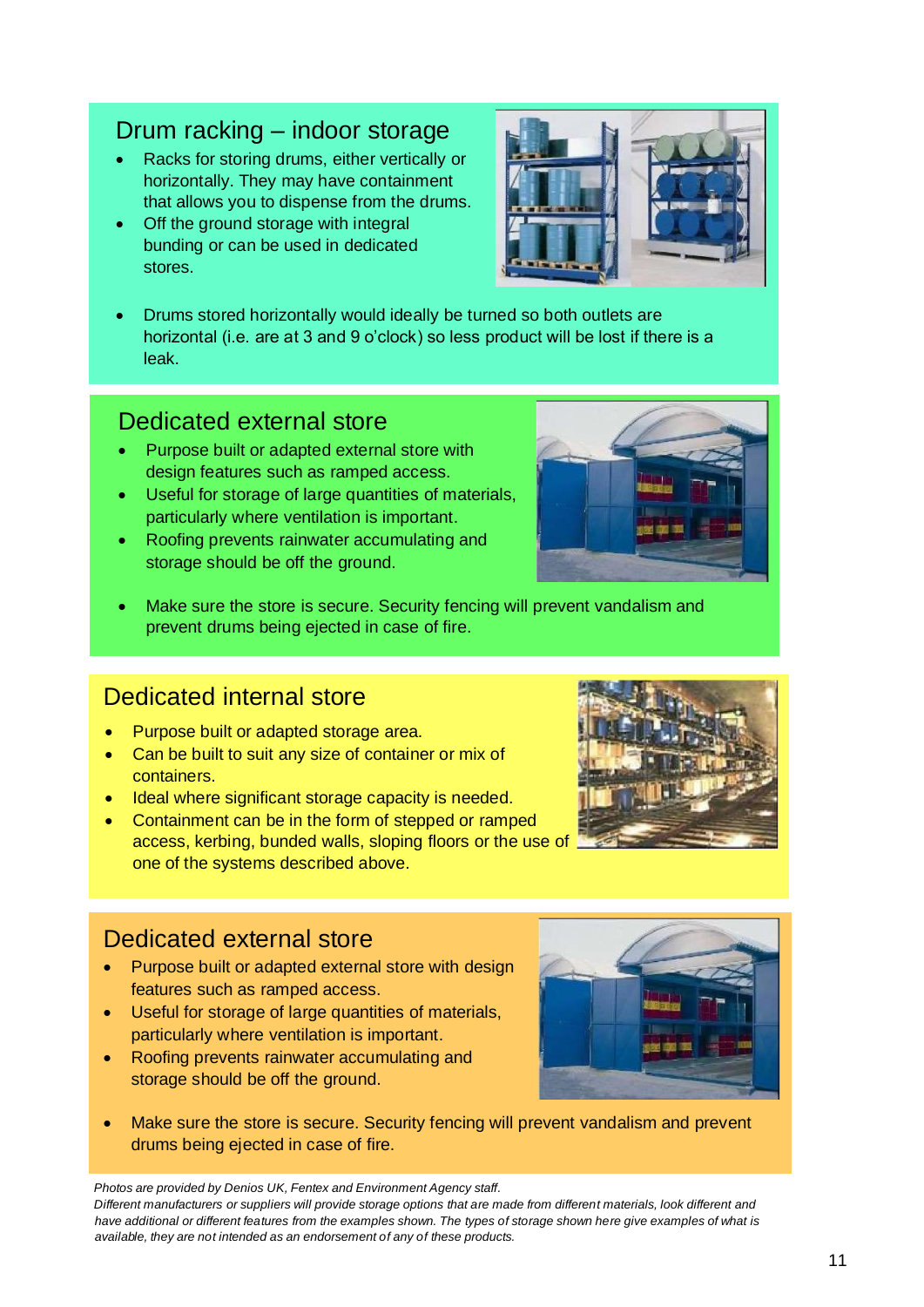#### **5.2.2 Where is the best place to put your secondary containment and storage?**

You should carefully consider where you put the store of each material you have on site.

The best option is to store your drums and IBCs indoors. This might not be possible due to health and safety concerns but storage indoors reduces the risk of vandalism. It prevents the build up of rainwater in the bund or drip trays which could become contaminated by any drips, leaks or spills. It will also reduce the risk from extremes of temperature that can affect the integrity of the storage containers.

We recommend that you don't have storage areas or containers within 10 metres of surface water or 50 metres of a borehole, well or spring.

You should also consider how close your storage areas are to:

- surface water drains:
- sensitive groundwater areas, for example Source and Specified Water Protection Zones in **Wales**;
- flood plains, including high tidal water levels:
- designated vehicle movement areas;
- ignition sources;
- people who could be affected by odours, fire or spills, for example schools and houses;
- other storage areas that contain materials that would react with those in this storage area.

You can check if there are sensitive groundwater areas or Source Protection Zones near your site by checking your environmental regulator's website or by contacting them. See Reference 7 for guidance about storing materials in sensitive groundwater areas.

You can check if your site is at risk of flooding by using the flood maps. See Reference 8 for links to flood maps for your area. If you have no option other than to store materials close to these areas, you may need more protection than the minimum levels of secondary containment described in this PPG.

You might, for example, need bollards to protect storage areas from vehicle traffic. You may also need to protect your storage and secondary containment from rising flood waters.

If you're in any doubt about the type of secondary containment you need, or where it can be placed, ask your environmental regulator for advice. Contact details are at the end of this document.

#### **5.2.3 How big does your containment need to be?**

The amount of liquid your secondary containment facilities can hold should be based on the maximum volume of product you may be storing at any one time. If you have a fixed firefighting system you will need additional capacity for the quantity of firefighting media likely to be used.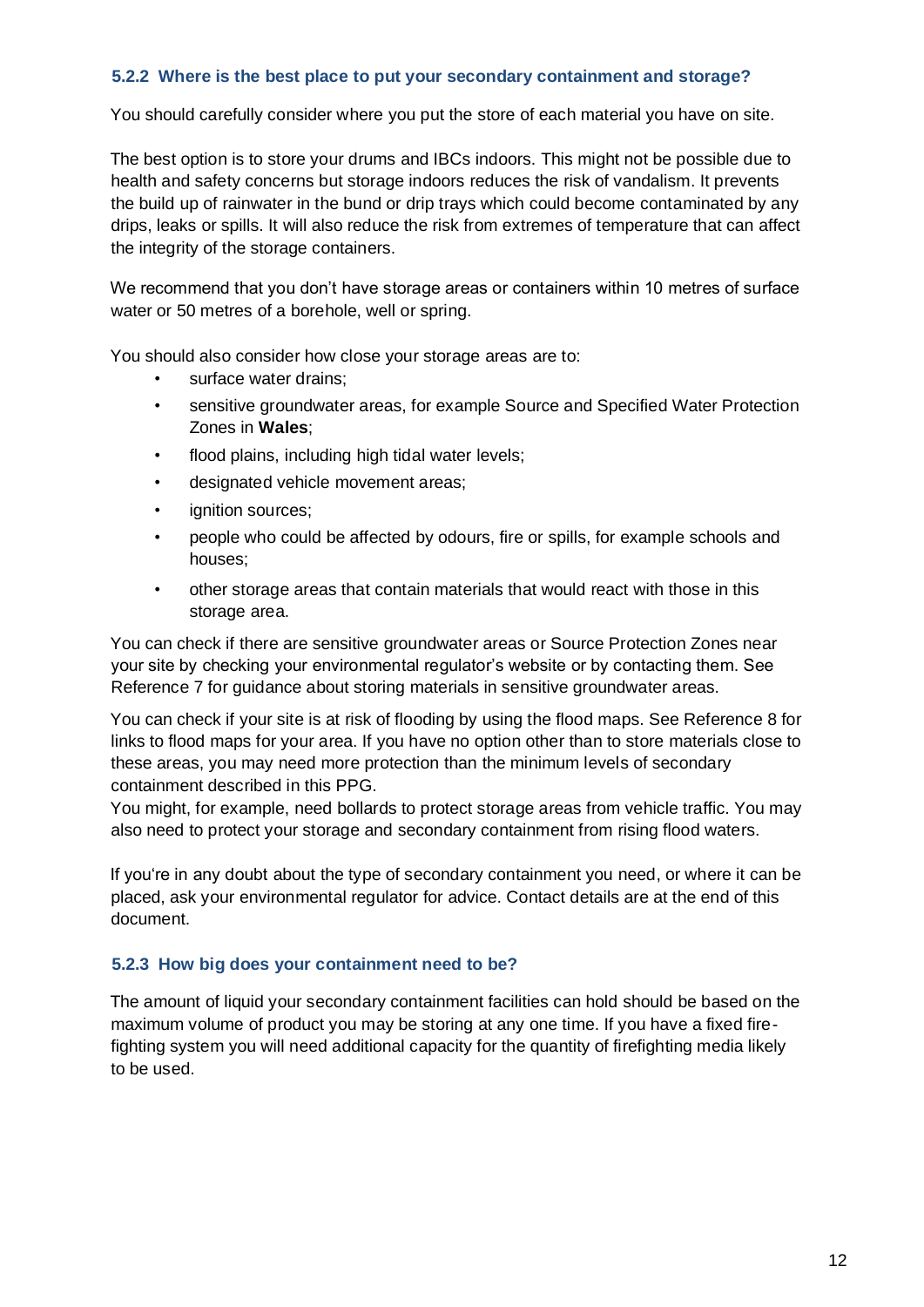| <b>Container Type</b> | Minimum secondary containment volume                                                                                                                                                          |
|-----------------------|-----------------------------------------------------------------------------------------------------------------------------------------------------------------------------------------------|
| <b>Single Drum</b>    | Secondary containment for drum storage can be provided by a<br>drip tray with at least 25% of the volume of the drum.                                                                         |
| <b>Multiple Drums</b> | Secondary containment for drum storage can be provided by a<br>drip tray with at least 25% of the total volume of the drums<br>stored or 110% of the largest drum, whichever is the greatest. |
| <b>Single IBC</b>     | Secondary containment with at least 110% of the container<br>volume. (You can't use a drip tray with just 25% of the volume<br>if you store oil in an IBC)                                    |
| <b>Multiple IBCs</b>  | Secondary containment with either a minimum of 25% of the<br>total volume stored, or 110% of the volume of the largest<br>container, whichever is the greater.                                |

Where containers are stored inside a building, you should make sure that the secondary containment takes into account the risk from the materials stored. For example, agrochemicals such as pesticides should have extra capacity in the secondary containment; preferably between 110% and 185% of the maximum storage capacity. See section 5.3 for more information.

With large external stores, 25% containment capacity may result in low containment walls. which are quickly overwhelmed by rainfall or fire-fighting agents. We recommend an additional 100 mm height on the walls to account for this.

#### **5.2.4 What should secondary containment systems be made from?**

You can use secondary containment systems that are prefabricated from:

- steel.
- plastic
- fibre glass
- concrete or masonry with suitable lining to make sure it's impermeable and can withstand the material stored.
- kerbs, ramps or sloped floors.

The type of system you use must be able to contain the liquids you store and should be suitable for the needs of your site. All containment walls and floors must be impermeable and resistant to attack from the materials stored. Make sure the system you put in is designed for long term storage, not just for temporary or emergency storage. There can be no drainage outlet from your secondary containment.

Masonry and some constructed concrete structures aren't impermeable unless they're treated with a product designed to resist the materials you plan to store. Concrete and masonry bunds shouldn't have a damp-proof course.

Floor joints should be avoided but, if they're required for constructional purposes, take great care that the joint sealing results in a complete and lasting liquid-proof seal and is resistant to heat, for example during a fire. Sealants must be able to withstand attack from any material likely to be stored.

A sloping floor together with a sump cast in the base slab will ease the recovery of spilled product and any accumulated rainwater. Ensure that gradients are within the safe working limits recommended by the manufacturer for any forklift trucks used.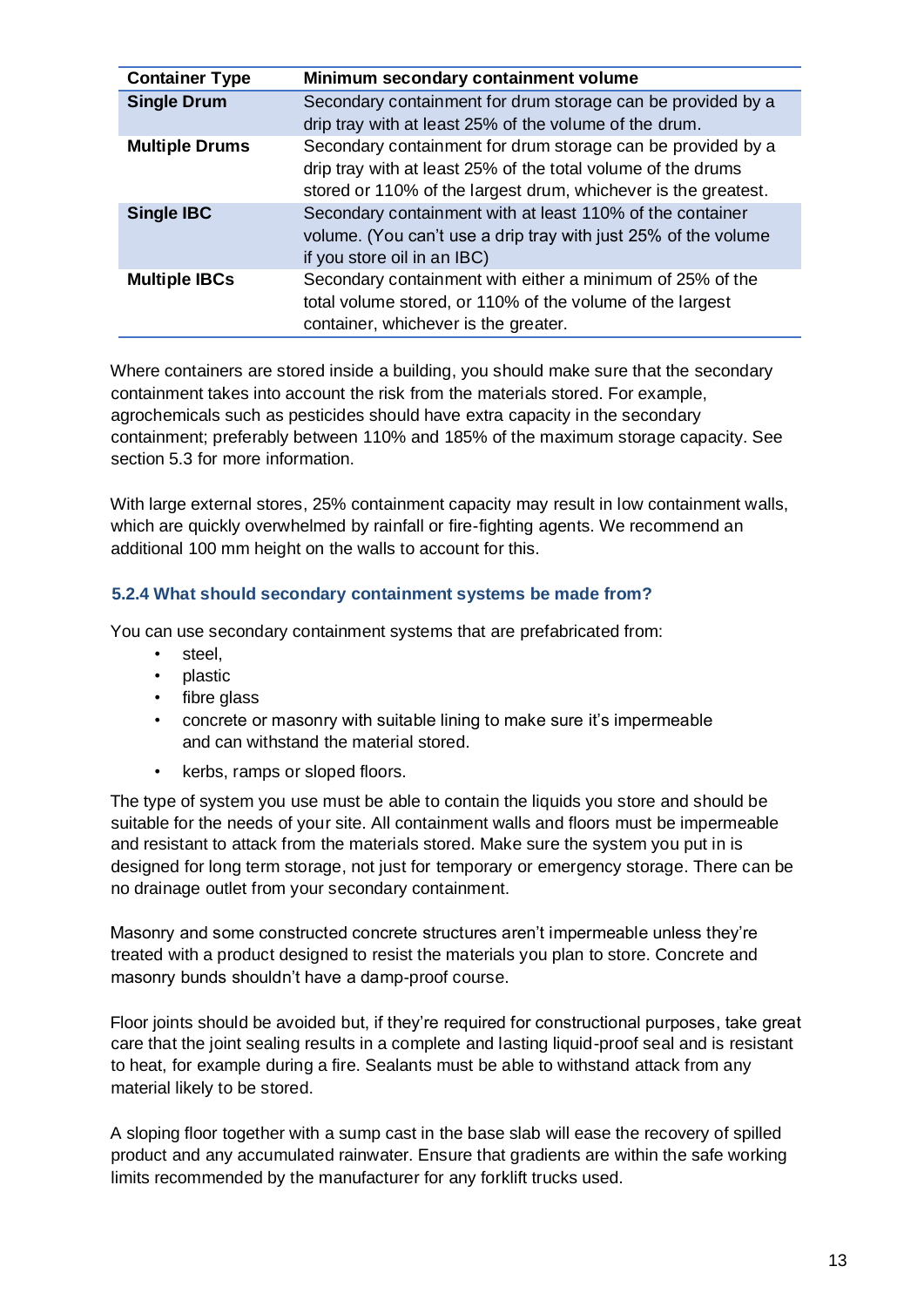#### **5.2.5 What else do you need to think about?**

The secondary containment you choose has to work for you and your processes. When you're designing your storage you should take account of other aspects.

#### **Containment:**

- site environmental sensitivity, including underlying groundwater;
- nature of the product, e.g. toxicity, persistence;
- impermeability and resistance to attack from materials stored;
- fixed fire-fighting systems and fire water containment;
- fire resistance, including the effects of fire on the containment system;
- effect of extremes in weather, freezing or high temperatures.

#### **Safety:**

- signage;
- ventilation at high and low level (above secondary containment);
- manual handling;
- the need to segregate products, especially if they are incompatible and would react if mixed.

#### **Fire prevention and control:**

- separation from ignition sources, process areas, occupied buildings and site boundaries;
- distance between stores, to stop fire spreading, consult your local FRS for advice;
- fire detection systems;
- water supply for fire fighting;
- access for fire fighting vehicles and personnel;
- discuss fire fighting options with your local FRS.

#### **Security:**

• protection from vandalism, unauthorised use and arson.

#### **Relevant legislation**

• For example if storing certain hazardous substances - see **Section 5.3**

Services such as electricity supply should be carried over the secondary containment system rather than penetrating it. Mains water supply (except water-based fixed fire-fighting systems and safety shower/eye wash stations) shouldn't enter the containment area of the store. Make sure there is no drainage discharge from the secondary containment. All above are a legal requirement in **Wales** for all containers over 200 litres capacity.

External walls next to any racked storage should be strong enough to withstand the force of the rack, or its contents, falling against them. In clad buildings where racking extends above any containment system, provision should be made to prevent a high level leak running down between the cladding and the containment wall. Containers shouldn't be stored at such a height or so close to the walls that they might fall outside the containment system or that liquid 'jetting' from a leak would reach over the wall.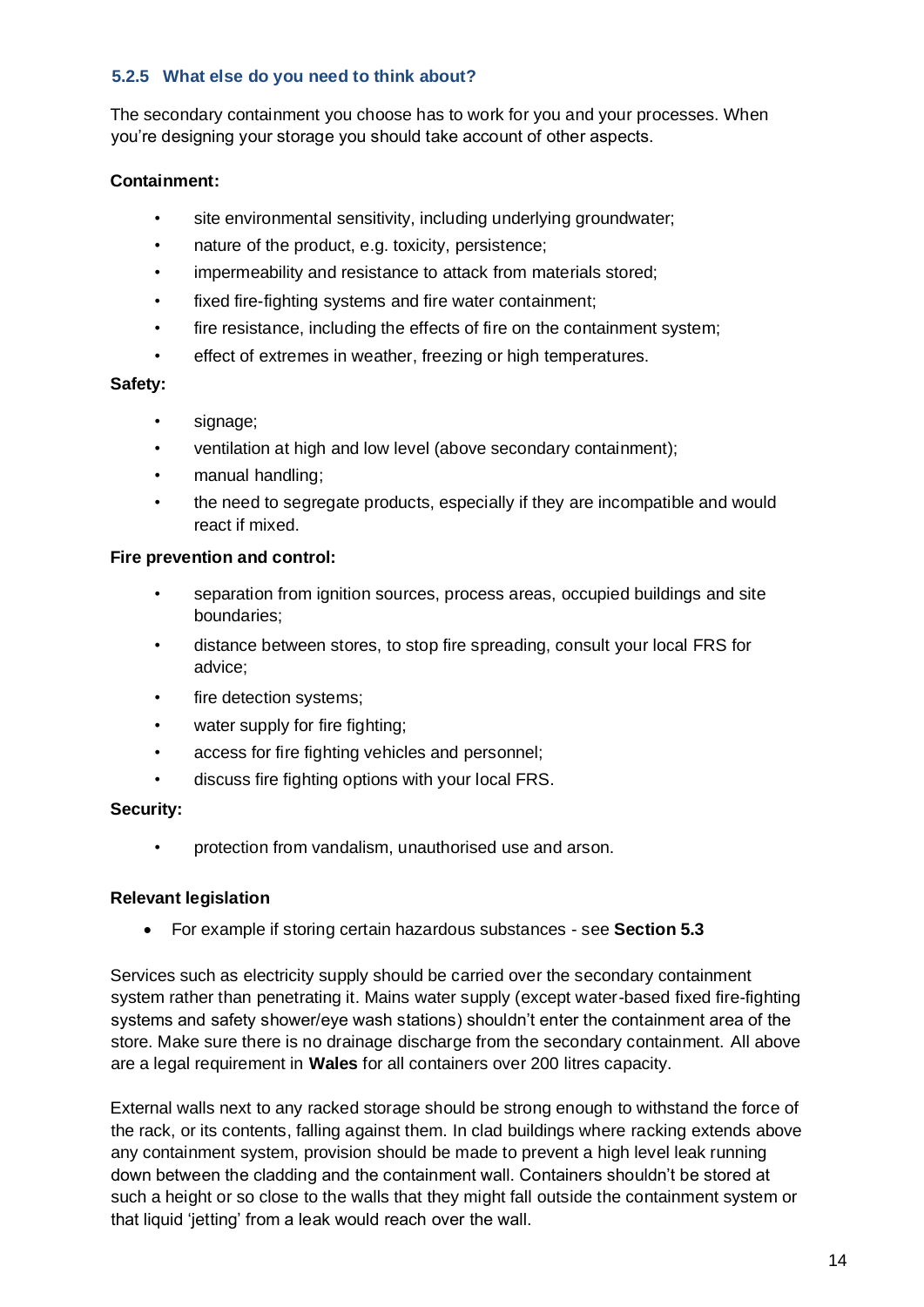#### **5.3 Special storage requirements (COMAH, COSHH, Pesticides and flammables)**

If the quantity of hazardous substances you store exceeds the thresholds set in the Control of Major Accident Hazards (COMAH) Regulations, the requirements of those regulations will supersede this guidance. You can find guidance on the requirements of these regulations on the HSE website. This will also give information on the separation distances to minimise risk from fire and reactions. See Reference 9: COMAH.

Because of the risks associated with particular materials you may need additional pollution prevention measures such as:

When drums and IBCs are being handled, particularly during dispensing, there's the potential for minor leaks, emissions or spills. Under the Control of Substances Hazardous to Heath (COSHH) Regulations, employers are required to carry out a risk assessment and to identify the steps needed to reduce any identified risk to their employees' health.

You can find information from the HSE on the requirements of COSHH in Reference 10.

#### **5.3.2 Flammable liquids**

A flammable liquid is defined as a liquid with a flashpoint of 60°C or below. If you store and use flammable liquids (including highly flammable liquids and petroleum products) you must comply with health and safety legislation.

You can find information from the HSE on the storage of flammable liquids in containers in Reference 6.

You can find information from the HSE on the safe use, handling and dispensing of flammable liquids in Reference 6.

#### **5.3.3 Pesticides**

You can only have or store pesticides that have been approved for use in the UK and for which the approval is still valid. The HSE provide a guidance note on pesticide storage for farmers and other professional users. See Reference 11

If you store more than 200 litres (200 kg) of pesticides for sale or supply, you must follow the statutory guidance in the 'Yellow code of practice', reference 11, and have the necessary store keeper training and certification.

The store and its management arrangements must be supervised by someone holding a certificate of competence and it must be inspected annually, as a minimum, by an independent expert. A store registration scheme is operated by BASIS (Registration) Limited. See useful websites.

If you're storing pesticides for professional uses, for example

- farming
- horticulture
- forestry
- amenity area use
- industrial land and sports grounds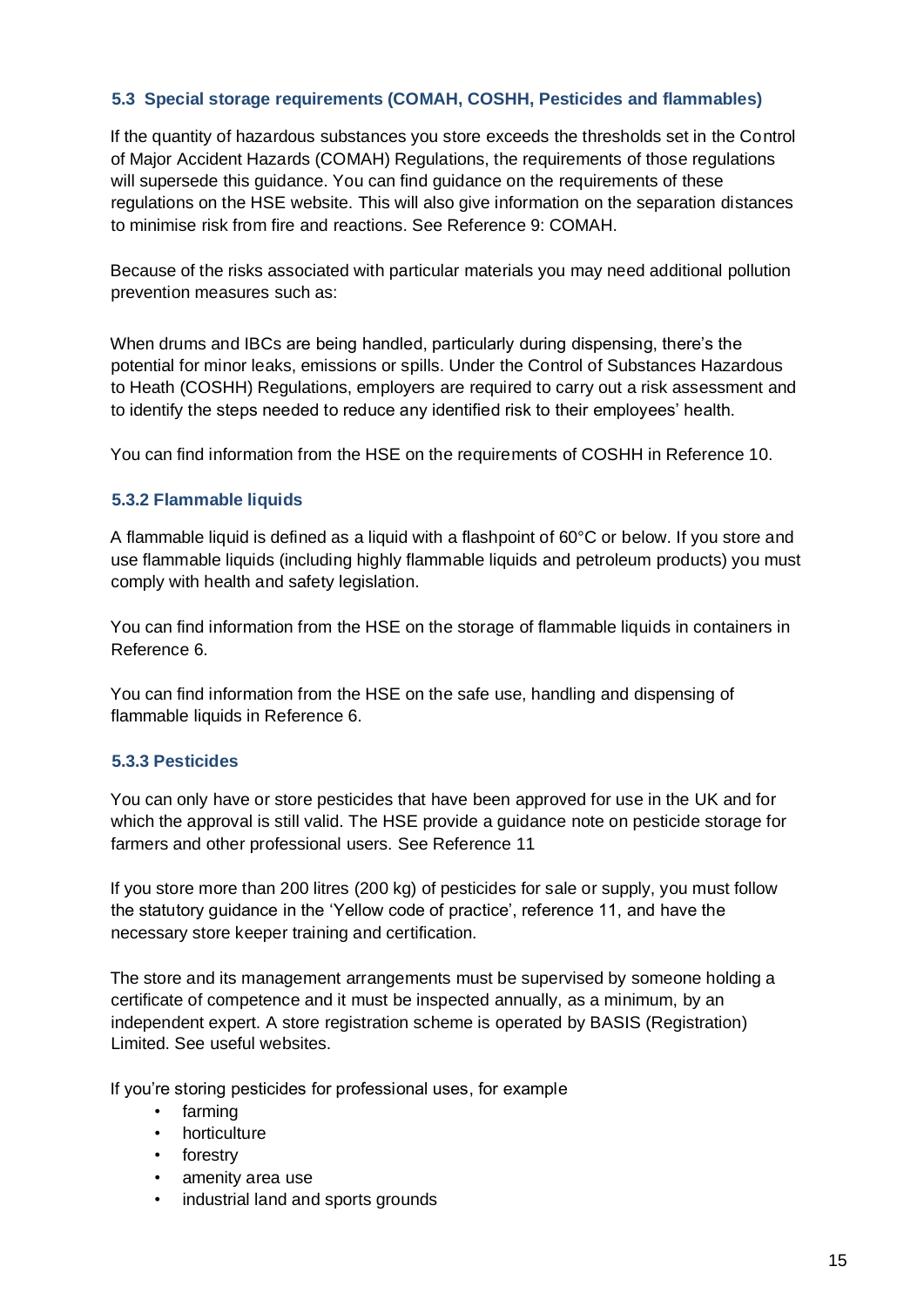you must follow the statutory guidance in the codes of practice for plant protection products, Reference 11.

Further guidance on pesticide storage is available - see **Section 12**, other useful sources of information.

#### **5.3.4 Timber treatments**

Timber treatments are classed as pesticides so are subject to the same requirements. See References 11 and 12.

#### **5.3.5 Solvent storage**

Make sure that any organic, and particularly chlorinated, solvents are stored safely. Even a small spill of these materials can seriously pollute groundwater making it unusable for drinking water supply and toxic to aquatic life. Groundwater is an important source of public and private drinking water, which once contaminated, is very difficult and expensive to clean up.

You should store all solvents according to the guidelines in Reference 2, making sure you have appropriate secondary containment and regularly check your storage for needed maintenance and leaks.

#### **5.3.6 Oil Storage**

If you are storing oil (or fuels) in drums or IBCs, you must comply with the relevant regulations on oil storage. You can find more information on oil storage in Reference 2 and 5, and in the useful websites.

#### **5.3.7 Adblue**

Adblue contains urea and ammonia. Ammonia is corrosive to metals so can damage tanks and pipework. It is important that solutions such as Adblue are stored in containers that are designed and manufactured from materials that are suitable for use with urea. The same applies to all storage ancillary equipment, such as valves, dispensing nozzles and pipework.

- Use containers that are designed for use with Adblue
- Isolate your storage from surface water drains (note that oil separators will not remove Adblue)
- Have secondary containment e.g. bunds or drip trays
- Use a dispensing nozzle with an automatic shutoff that can't be left open.

**See Section 12**: Useful sources of information for the industry guide to storage and use of AdBlue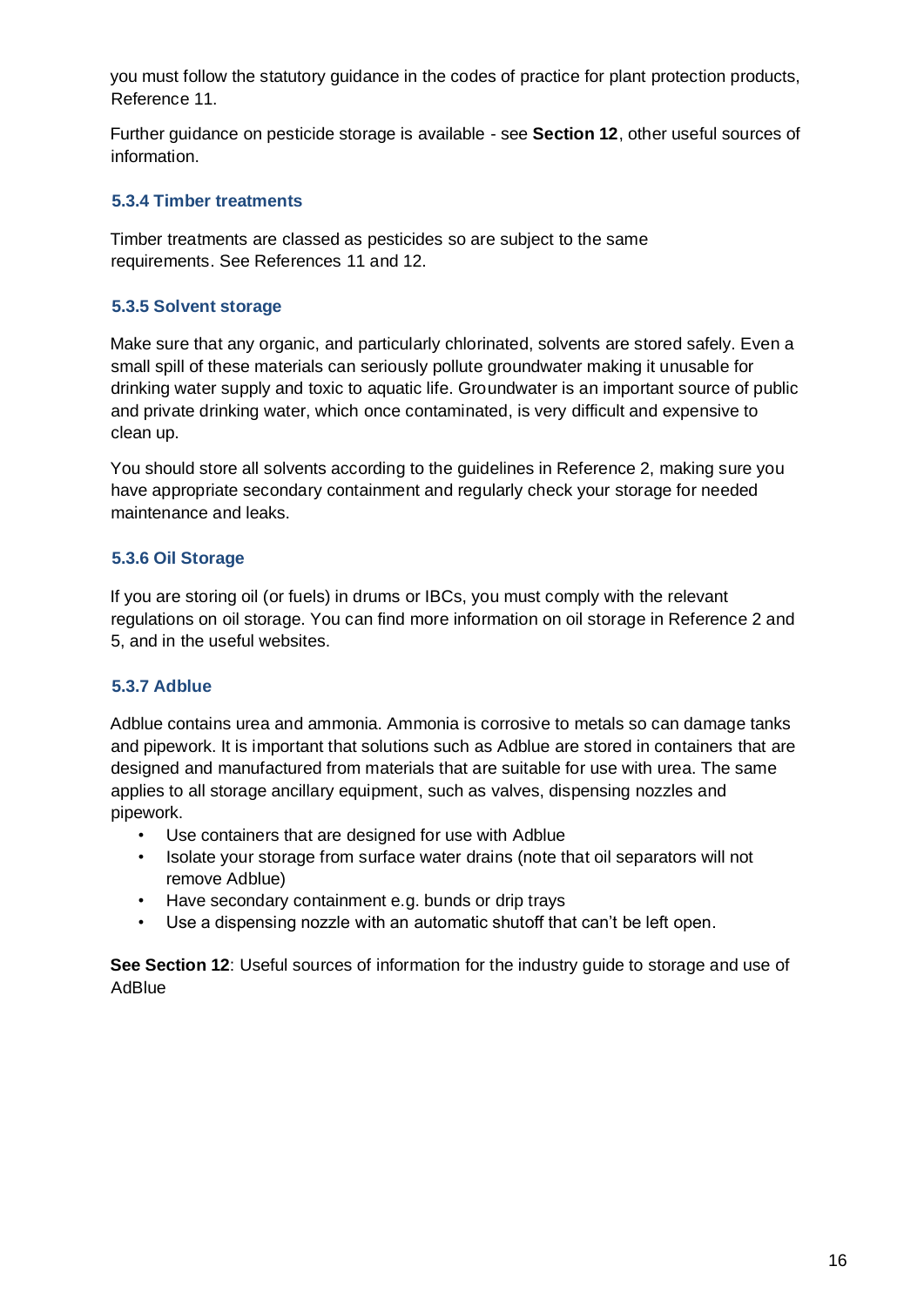## **Section 6: Delivery and handling**

Many pollution incidents involving drums and IBCs happen during the delivery and handling of containers, for example forklift damage or spills.

You should designate and clearly mark delivery, handling and transfer or decanting areas. Make sure the area is impermeable and isolated from the surface water drainage system, possibly with the use of ramps, sumps or drainage shut-off valves. This will minimise the risk of your storage causing pollution if an accident happens.

If you're unable to isolate the area from surface water drains, consider placing reusable drain covers over the drains during every delivery to prevent pollution if there is an accident. Think about putting a roof or canopy over the area to simplify the management of surface water in these areas. In **Scotland** you must not allow any runoff from oil or chemical storage, handling or delivery areas to enter the surface water drainage system from facilities constructed after 1 April 2007. There are specific legal requirements in **Wales** related to preventing spills during the delivery and draw off of oil and its products.

Make sure everyone knows the correct procedures for these activities. Make someone responsible for supervising all deliveries and transfer processes. They should know where spill kits are kept and they should know how to use them. See **Section 8.**

Only allow forklift trucks to be used by trained operators and supervise deliveries (loading and unloading). Any damaged containers or spills should be reported immediately for action (see **Sections 7 and 8**). Use drum carriers, drum taps, funnels and containers with lids to minimise the risk of spillage during handling and transfer.

Unless you are decanting into a container with a wide neck, use a funnel to reduce the chance of material spilling. The funnel should be stored within the secondary containment, or in a secure area, when it's not in use so drips can't cause pollution. Make sure all taps are closed after the transfer of materials is completed and that there are no leaks from valves or seals.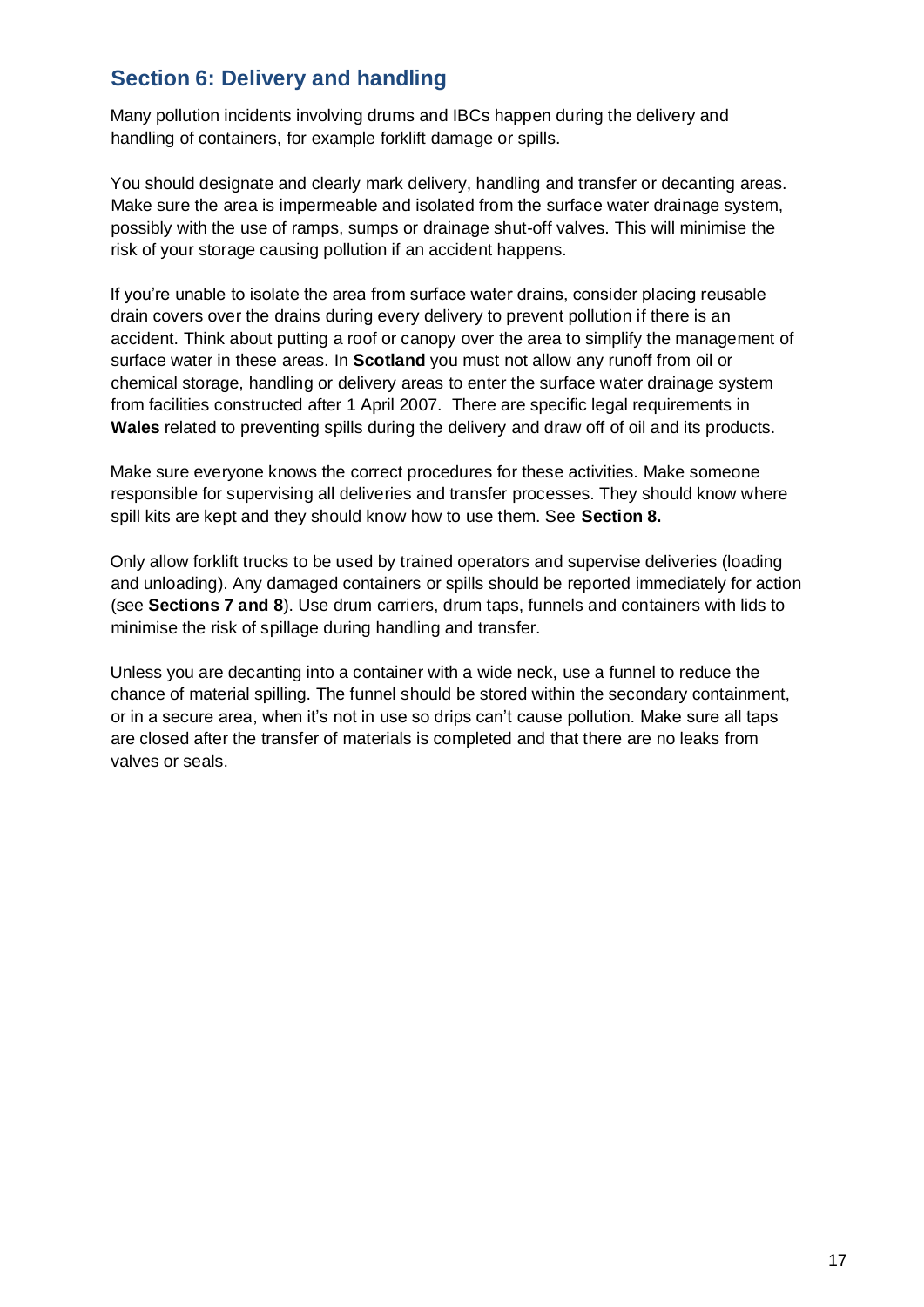## **Section 7: Inspection and maintenance**

Drums and IBCs will last longer if they're protected from direct sunlight and rainfall, both of which can degrade the primary container and secondary containment.

You should inspect your primary containers and secondary containment facilities regularly, and check them at least weekly, unless the material you're storing means you need to inspect it more frequently. You should make sure that:

- they aren't damaged or leaking, for example no corrosion, deformities, cracks or stains from the material stored;
- rainwater that has collected in the bund or drip tray has been removed
- the bund or drip tray is clean and clear of product and debris;
- product label signs and hazard information are undamaged;
- maximum storage volumes and stack heights haven't been exceeded and products are stored in the correct area;
- all taps not in use are closed and any pipework attached to the container is completely inside the secondary containment (again a legal requirement in Wales for oil and its products).

In extremes of weather conditions, for example prolonged hot weather, heavy rainfall or freezing temperatures, you may need to make inspections more frequently.

Check the secondary containment. If it has accumulated liquid, such as rainwater, you should check that it is uncontaminated and not the result of a leak. Contained water shows that the secondary containment is intact, however it will also reduce the capacity of the containment. Any liquid should be pumped or bailed out in a controlled way. If it is contaminated it may need to be disposed of as hazardous/special waste. See **Section 10** 

Any defects or damage to the container or the secondary containment should be repaired as soon as possible. Make sure that the repairs are done in a way that ensures the container or secondary containment remain impermeable to the product being stored. If it can't be repaired then the container or containment system should be taken out of use immediately.

Keep a record of inspections, cleaning and maintenance.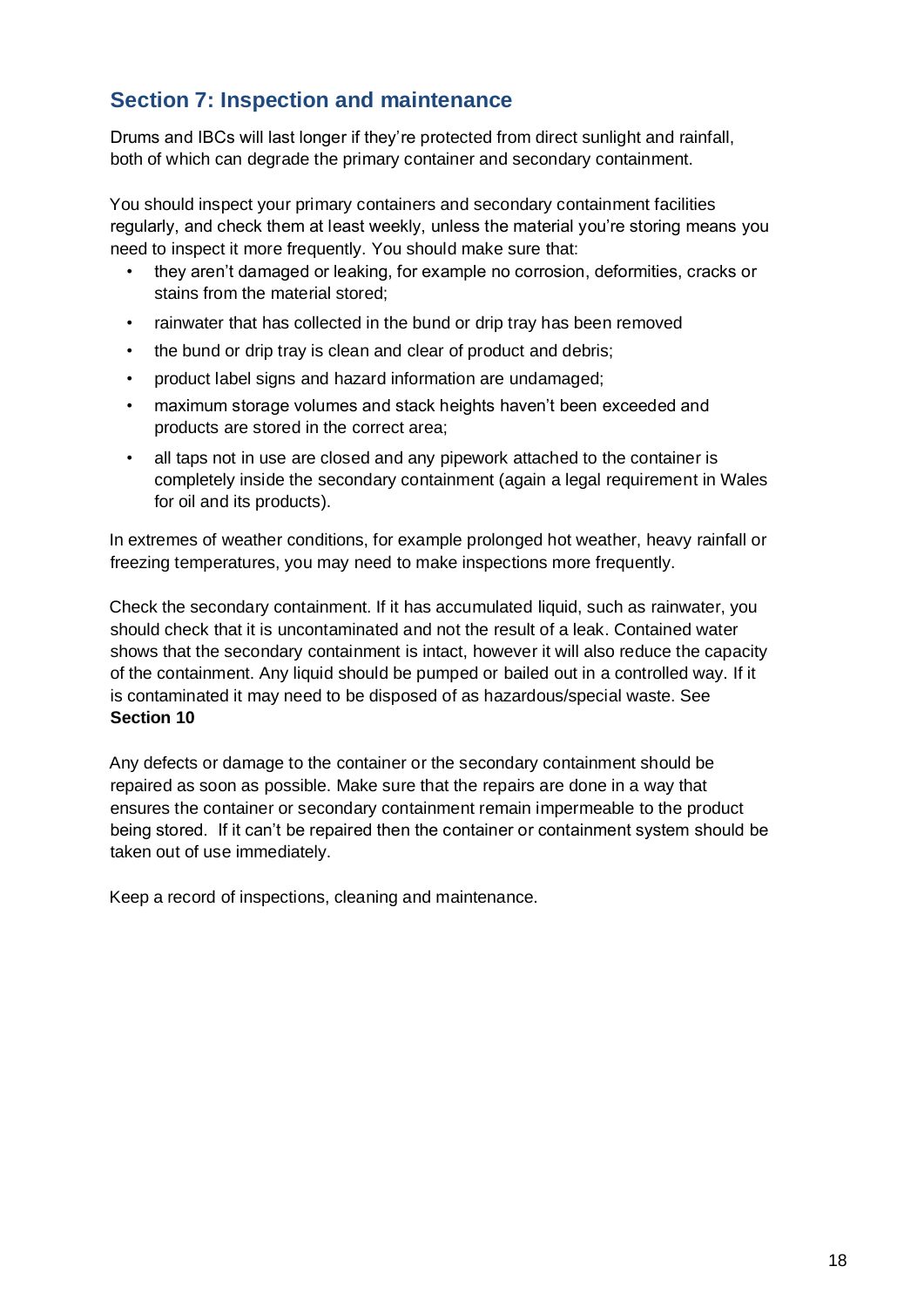### **Section 8: Dealing with spills**

#### **8.1 Prevent spills**

Assess the risks on your site and put in place procedures to prevent them. Following the guidance in sections 4-8 of this document will help you to minimize the risk of spills. Safe, secure storage, careful deliveries and transfers as well as good training for staff are essential for preventing pollution.

References 13 and 14 have guidance on containment, emergency planning and incident response.

#### **8.2 Minimise environmental harm from spills**

#### **Have a drainage plan**

You should draw up a detailed site drainage plan, this will help you prevent pollution in the event of a spill or a fire. This should be part of your site's pollution incident response plan (PIRP). Reference 13: GPP 22 provides guidance on developing a PIRP as well as providing a template to follow.

#### **Train staff**

Staff training is important in preventing pollution; this could be from a spill or from a fire. Training should include when and how to use a spill kit and the appropriate PPE for the materials stored on site. Staff training records should be kept and appropriate refresher training provided.

#### **Spill kits**

A spill kit should contain products that are suitable for dealing with the products that you have on site and the products that you transport. It should contain:

- Leak sealing putty
- Over drums
- Drain seals
- Oil/chemical sorbents
- PPE

You should have spill kits situated close to storage areas where they may be needed, and well away from these areas in case of a major spill or fire that prevents access.

Make sure staff are trained in the use of the spill kits, and if they are used to contain a spill on site, make sure the products are replaced for the next time they are needed.

If you have a spill and aren't sure what to do, or if you can't take action to stop it reaching the environment, call us on our hotline, **0800 80 70 60** or **03000 65 3000** in **Wales.**

#### **To contain leaks or spills:**

- If you use a spill response contractor, make sure they are suitably qualified, or are a member of a trade body.
- **Have a 'quarantine area'** where leaking containers can be placed safely.
- **Have a leak-sealing kit** available at delivery and handling areas, or other highrisk locations, to temporarily seal leaking containers until they can be put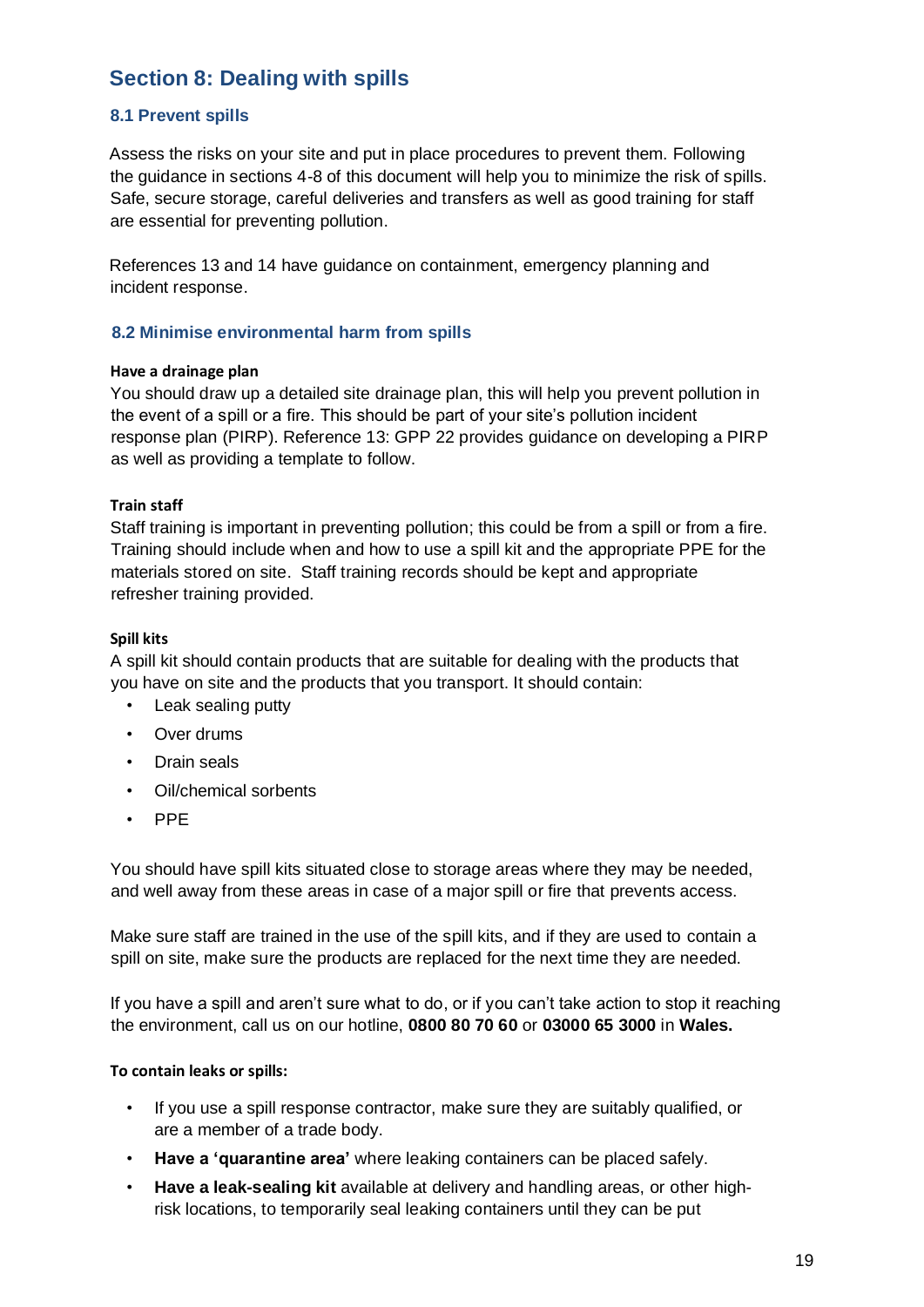somewhere safe or taken out of use. You may be able to use temporary secondary containment, for example for small portable containers or portable tanks.

- **Carry a spill kit** on all vehicles transporting drums and IBCs, with PPE, appropriate to the goods being transported. Depending on what you're transporting, this may be a legal requirement. In some circumstances, this may mean a vehicle should have a dual purpose spill kit for the material being carried, the fuel tank and any fuel additives.
- If you're storing large numbers of drums or IBCs **ask your local FRS for advice** about distance between storage sections, road widths and fire prevention.
- **Never wash away spilt material** or use detergents or dispersants unless you've planned for this, know your drainage system can contain the spill, have consulted your environmental regulator and included it in your pollution incident response plan.
- **Replenish all equipment and kits after use.**

Contain any spillage following the pollution control hierarchy in Reference 14 - GPP 22: Dealing with spills. In high-risk areas, consider the use of cut-off or isolation valves in the drainage system.

All contained spills and sorbents or pollution control equipment used to control the spill should be stored safely until they can be disposed of. Take care to ensure all spill granules are scraped up for disposal, both on and off site. Contaminated sorbents or equipment may need to be disposed of as hazardous/special waste. See **Section 10**.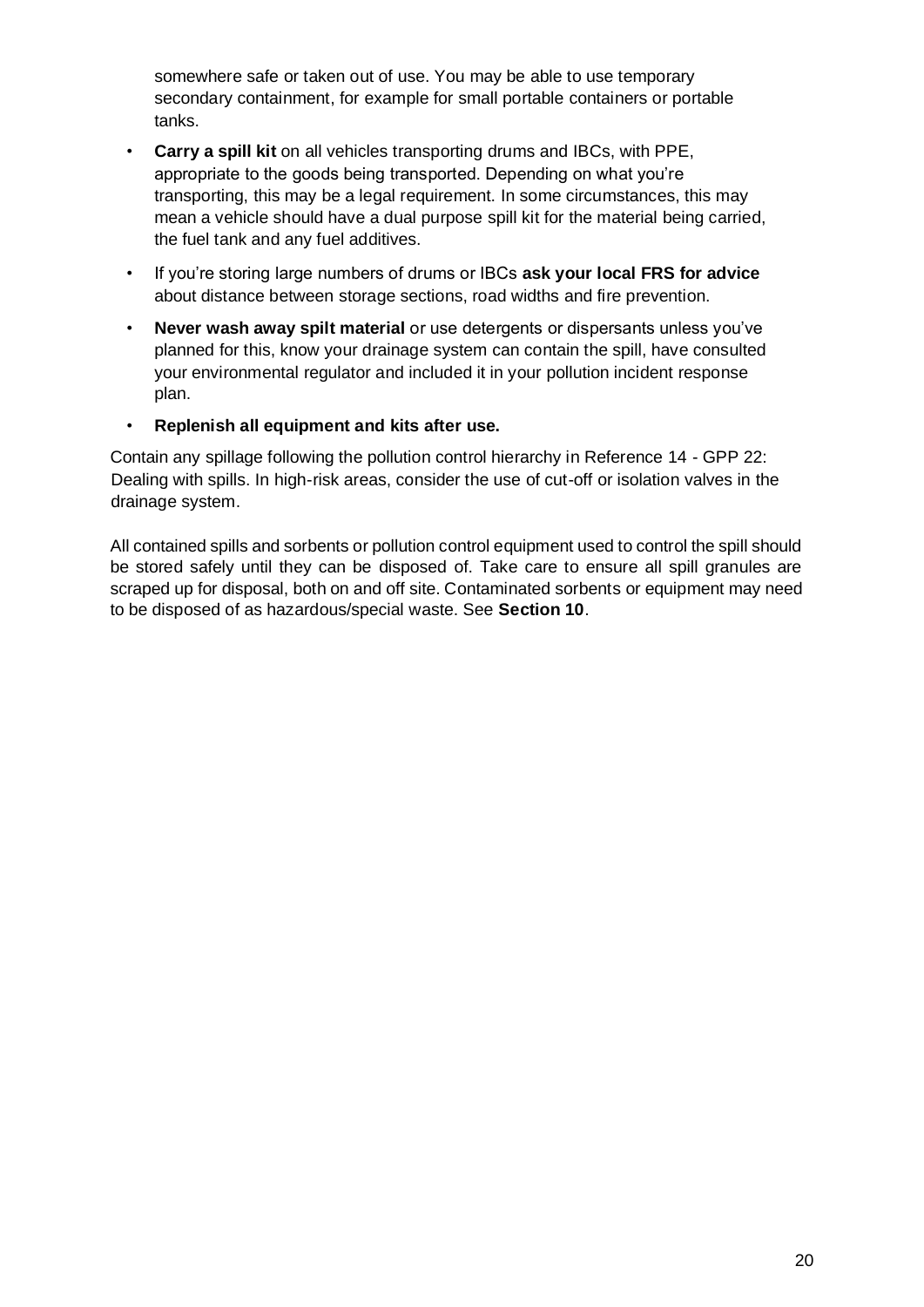### **Section 9: Waste Management**

If you produce, import or arrange for waste to be disposed of, you have a legal responsibility to make sure it's stored, transported, kept, treated and/or disposed of without harming the environment. This is called your Duty of Care.

Under the Duty of Care legislation (see Reference 15) you have a legal duty to make sure any waste you produce does not escape from your control. Waste must be transferred to an authorised, registered or exempt waste carrier or appropriately authorised waste site. It must be accompanied by a full description of the waste and a Waste Transfer Note and be disposed of lawfully. You should check on the proposed destination and ensure the site is authorised to receive the waste.

In **Scotland** and **Northern Ireland** you must separate dry recyclable materials such as paper, card, glass, metals and plastics. These must be collected separately from other wastes and managed in such a manner as to allow high quality recycling.

Some types of waste, called 'hazardous wastes' or in Scotland, 'special wastes', such as oily wastes, acids, solvents and solvent-based products are harmful to human health or to the environment. When dealing with hazardous/special wastes:

- you must store, handle and dispose of these differently to non-hazardous wastes
- you must not mix different types of hazardous or special wastes together
- if you mix hazardous or special wastes with non-hazardous wastes then you must consider everything as hazardous or special waste
- the movement of hazardous/special wastes must be accompanied by a consignment note. Everyone involved in the transfer of the waste, including your environmental regulator, must keep copies of the consignment notes for proof of legal disposal.

In **Wales** any premises that produces less than 500 kg of hazardous waste in a 12-month period is exempt from registering. However hazardous waste moved from an exempt premises must still be covered by a Hazardous Waste Consignment Note. The unique Consignment Note code will show that the waste has come from an exempt premises.

For guidance on the handling, storage and consignment of hazardous/special waste see Reference 17.

#### **9.1 Storing waste**

Waste containers must always be clearly labelled with their contents. You should store all waste and waste containers in designated areas which are isolated from surface water drains or direct discharge to the environment.

Your waste must be stored securely; all reasonable steps must be taken to ensure that waste cannot escape and members of the public are unable to gain access to it.

The area where waste is collected and stored should be able to safely contain any spill or leak. Empty containers shouldn't be allowed to accumulate, but should be collected by your supplier (where possible), dealt with using suitable on-site facilities or removed as soon as possible by a registered waste carrier to a permitted or licensed facility.

It's a good idea to remove wastes often enough so they don't cause odour, pest or vermin problems and to reduce the risk of fire. For further information on the storage and disposal of waste oils. See reference 16 - GPP 8: Safe storage and disposal of waste oils.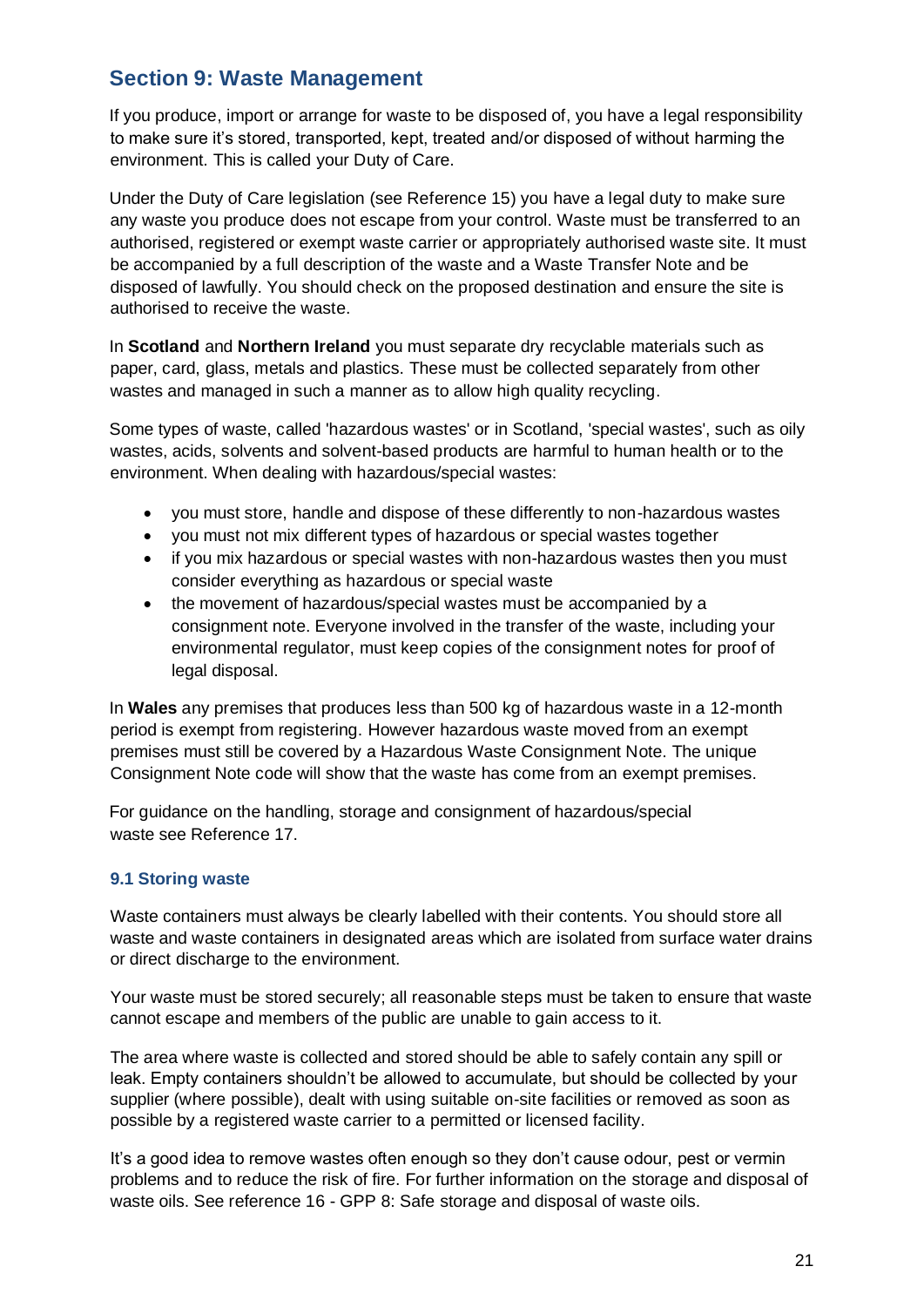In Scotland and Northern Ireland, if you store waste temporarily on your site, you must meet the requirements of a Paragraph 41 exemption from Waste Management Licensing. The exemption doesn't have a limit on the volume of non hazardous waste you can store. But if you store hazardous/special waste in Scotland or Northern Ireland, there are specified maximum total volume limits for different cases and you mustn't store it for longer than 12 months. If you exceed these limits you will require a waste management licence. You don't have to register the exemption with your environmental regulator. There are different availability of exemptions in Wales, see the NRW website for details.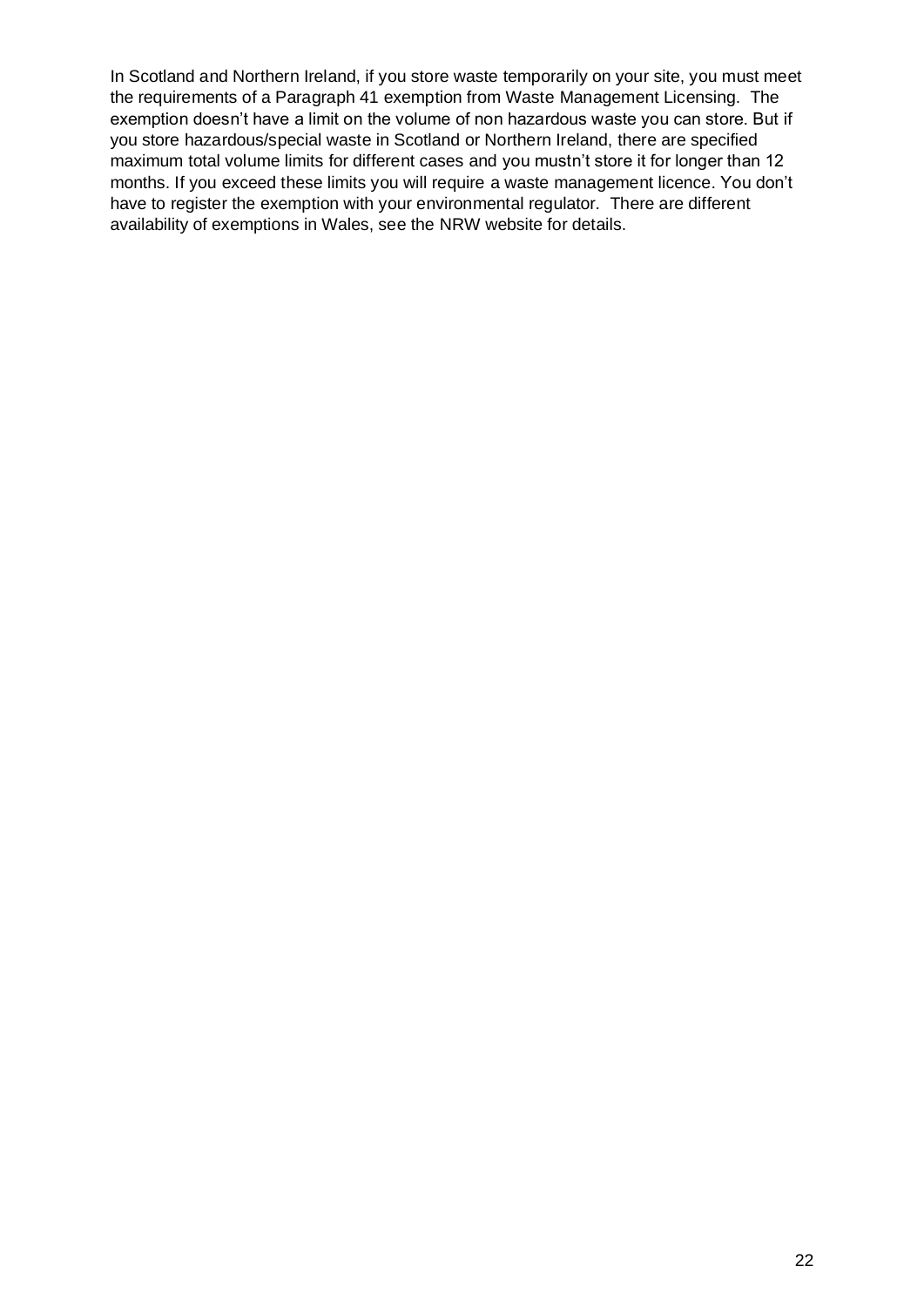

You should immediately report any environmental incidents by calling the Incident Hotline for your country.

Incidents can include spillages (e.g. from oils and chemicals), contaminated surface water run-off, flooding, riverbed disturbance, damage to underground services, damage to habitats and poor waste disposal and storage. If in doubt, report it.

You should produce an Incident Response Plan as part of the environmental impact management of your work. Include the following:

- site risks
- list of key external and internal contacts (include your environmental regulator, Local Authority, Fire Service)
- reporting procedures
- site plan including drainage and location of storage/refuelling areas
- list of stored materials
- details of local environmental sensitivities e.g. abstractors, high amenity areas and fish farms
- location of spill equipment
- procedures for spill containment and remediation

Train your staff and contractors in the use of spill equipment and how to manage and dispose of waste materials legally.

If you are using oils and chemicals in close proximity to the water environment, store a suitable spill kit or absorbent materials nearby. Provide appropriate temporary storage for any oils and chemicals. Contain all spillages using absorbents such as sand, soil or commercially available booms or pads and notify the environmental regulator immediately, using the Incident Hotline numbers above.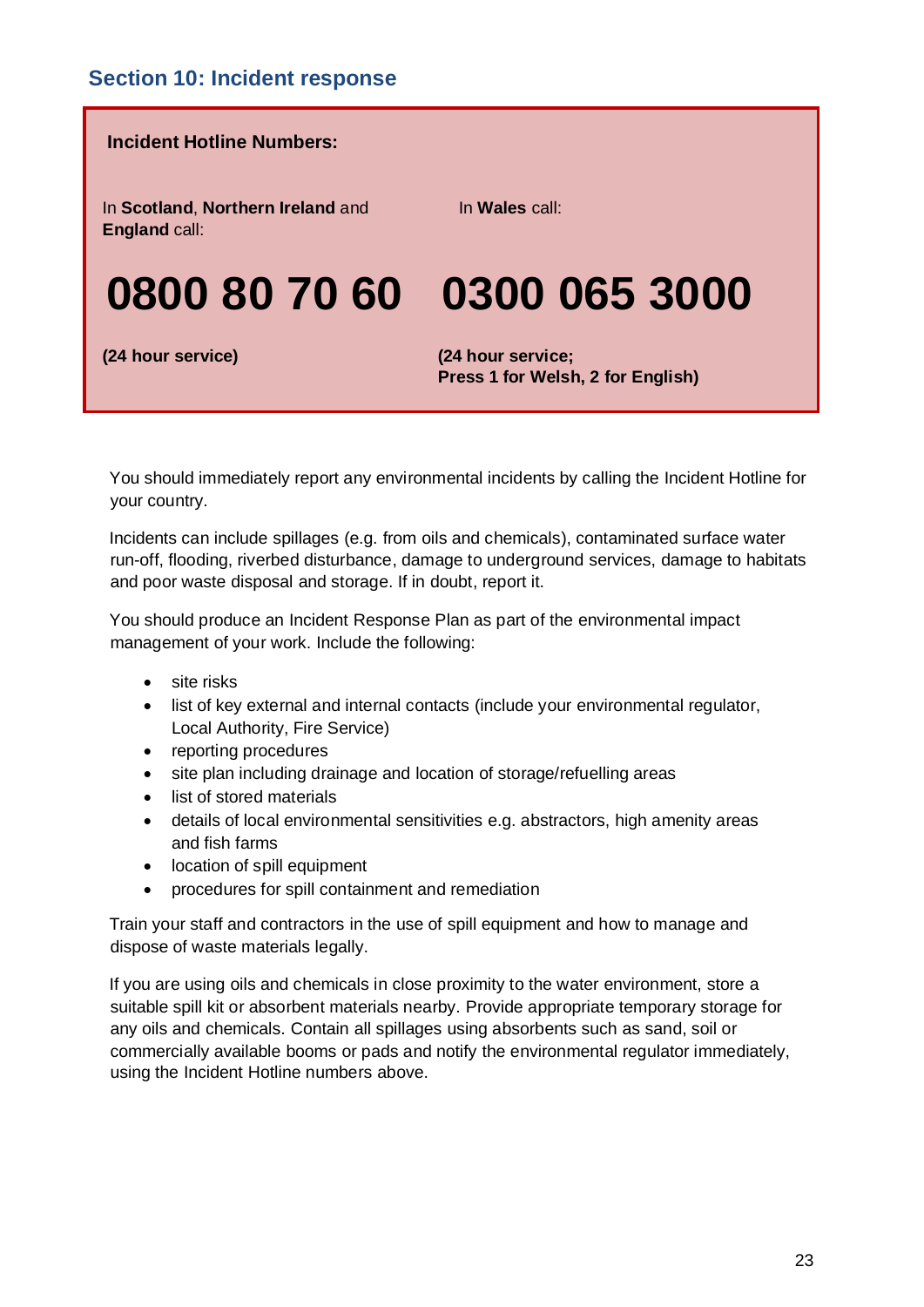## **Glossary**

| <b>Environmentally sensitive</b><br>area         | Examples include: Site of Special Scientific Interest (SSSI),<br>Area of<br>Special Scientific Interest (ASSI), Special Area of<br>Conservation<br>(SAC), Special Protection Area (SPA), National Nature<br>Reserve (NNR), Sites of international conservation<br>importance – Ramsar sites, areas of Outstanding Natural<br>Beauty (AONBs), National Scenic Areas (NASs).                                                                                                                                                                                          |
|--------------------------------------------------|---------------------------------------------------------------------------------------------------------------------------------------------------------------------------------------------------------------------------------------------------------------------------------------------------------------------------------------------------------------------------------------------------------------------------------------------------------------------------------------------------------------------------------------------------------------------|
| Fixed fire fighting system                       | Fire fighting apparatus installed at a site, not fire<br>extinguishers placed around a site. Designed specifically for<br>a site and the materials present to make sure a fire is put out<br>quickly and effectively. Fire fighting agent is chosen for the<br>product and equipment on the site.                                                                                                                                                                                                                                                                   |
| Groundwater                                      | Water below the surface of the ground in the saturation zone<br>and in direct contact with the ground or subsoil. The<br>saturation zone is where all the cracks in the rock and all the<br>spaces between the grains of rock and within the soil are<br>filled with water, these are known as aquifers.                                                                                                                                                                                                                                                            |
| Hazardous waste,<br>Special waste in<br>Scotland | Wastes, specified in the European Waste Catalogue, which<br>may be harmful to human health or the environment. This<br>includes, but isn't limited to:<br>•Paint (oil and solvent based)<br>.Oil and oily sludges, e.g. engine oil<br>. Other chemical wastes such as disinfectants,<br>solvents, insecticides and pesticides<br>Garage waste such as used oil filters or fuel filters, aerosols,<br>antifreeze and brake fluid, lead acid batteries, contaminated<br>rags.                                                                                         |
| <b>Primary container</b>                         | The container the material is stored in, for example a tank,<br>intermediate bulk container or drum. It's the first line of<br>defence and must be fit for purpose.                                                                                                                                                                                                                                                                                                                                                                                                 |
| Secondary containment                            | This is a bund, or a drip tray. Secondary containment<br>systems must be maintained and be big enough to contain a<br>spill from the associated container/s.                                                                                                                                                                                                                                                                                                                                                                                                        |
| Spill kit                                        | This is a collection of pollution control equipment held in one<br>place and specific to the materials you have on site.<br>Proprietary oil and/or chemical spill kits are available; check<br>with your pollution control equipment supplier that the<br>contents are suitable for your needs before buying these.<br>We recommend storing a spill kit near to where it may be<br>needed, for example next to storage containers or delivery<br>areas, and in an alternative location in case it isn't safe to<br>reach some of the spill kits during an incident. |
| Surface water                                    | This includes rivers, streams, canals, burns, ditches<br>(including ones that are temporarily dry), lakes, lochs,<br>loughs, reservoirs, ponds, estuaries and coastal waters, up<br>to three miles offshore                                                                                                                                                                                                                                                                                                                                                         |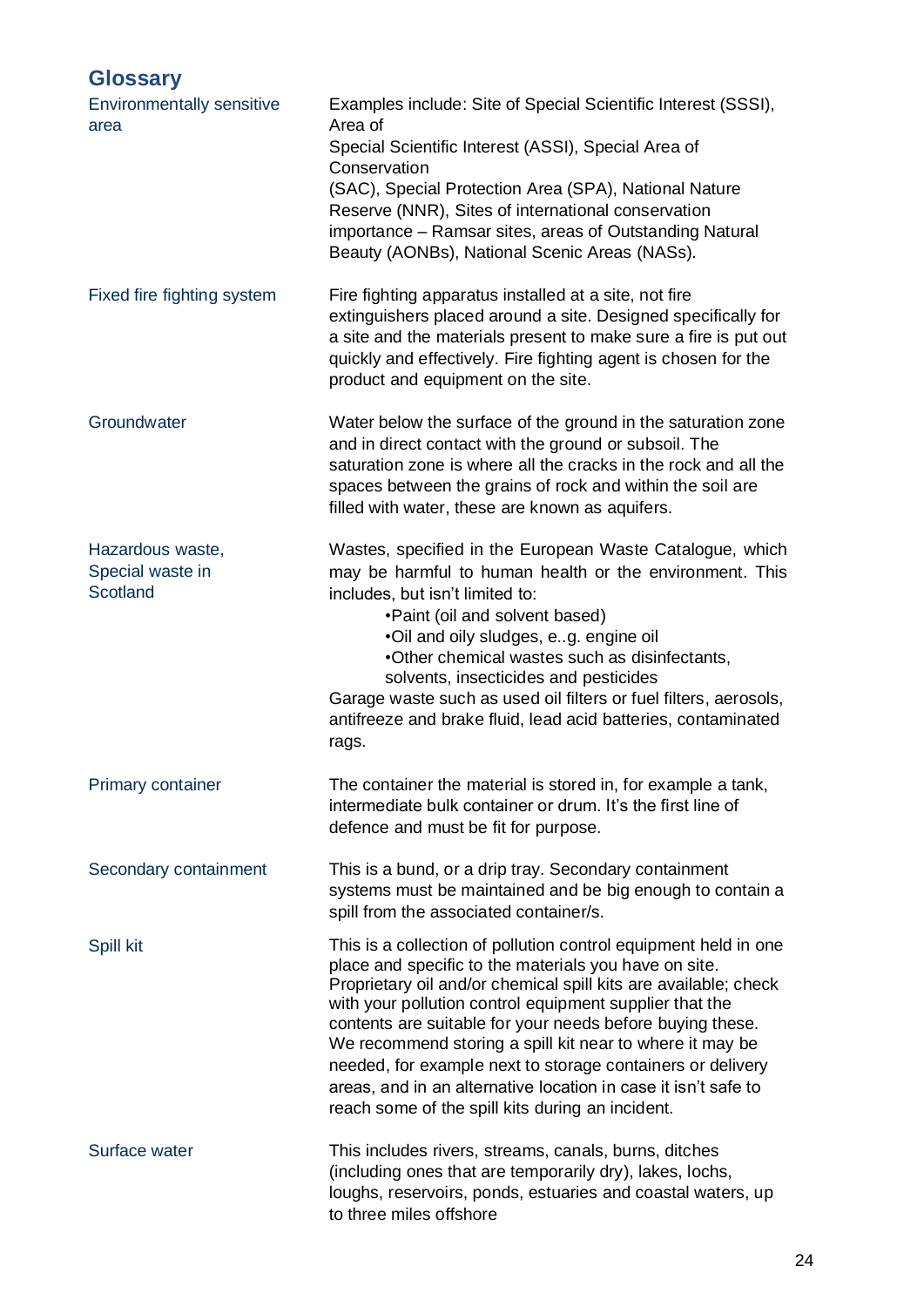Waste **Defined by the Waste Framework Directive as "...any** substance or object which the holder discards or intends or is required to discard…"

> Waste is also a resource, albeit one which may present risks to the environment and human health and so must be managed appropriately.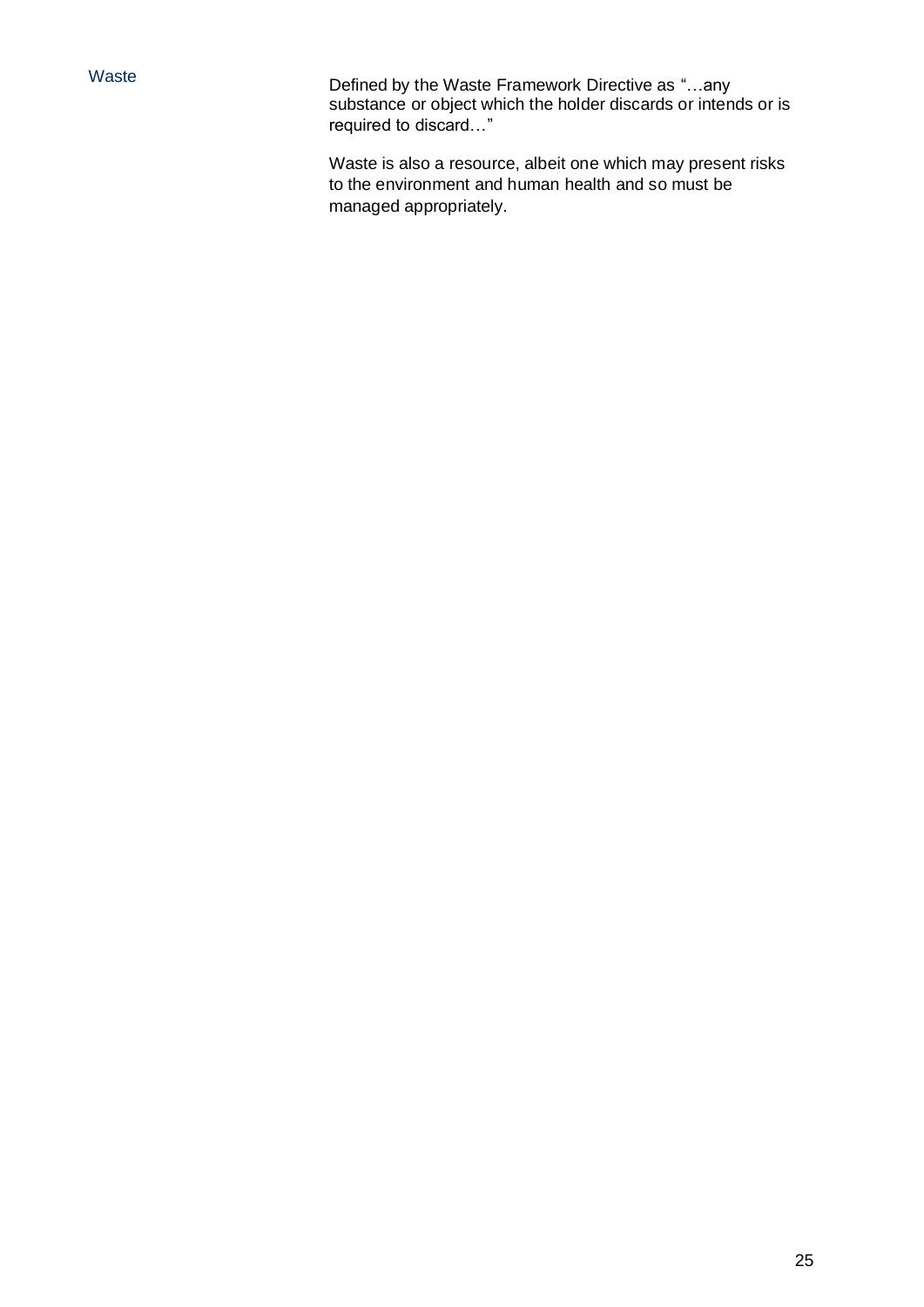### **References**

#### **Reference 1**

HSE: Chemical storage and delivery HSE: Chemical warehousing – the storage of packaged dangerous substances <http://www.hse.gov.uk/pUbns/priced/hsg71.pdf>

HSE: Chemical manufacture and storage<https://www.hse.gov.uk/chemicals/manufacture.htm> HSE: Storage of flammable liquids in containers<http://www.hse.gov.uk/pUbns/priced/hsg51.pdf> HSE: COMAH CA Delivery Guides: [Strategic Topic Delivery Guides.](http://www.hse.gov.uk/comah/ca-guides.htm#strategic) Especially: secondary and tertiary containment; emergency planning[.](http://www.hse.gov.uk/comah/ca-guides.htm#strategic)

[http://www.hse.gov.uk/comah/cahttp://www.hse.gov.uk/comah/ca-guides.htm](http://www.hse.gov.uk/comah/ca-guides.htm#strategic)  [strategicguides.htm#strategic](http://www.hse.gov.uk/comah/ca-guides.htm#strategic)

#### **Reference 2**

Regulations for Oil storage:

GPP 2: Above ground oil storage [http://www.netregs.org.uk/media/1475/gpp-2-pdf](http://www.netregs.org.uk/media/1475/gpp-2-pdf-jan-2018.pdf)[janhttp://www.netregs.org.uk/media/1475/gpp-2-pdf-jan-2018.pdf2018.pdf](http://www.netregs.org.uk/media/1475/gpp-2-pdf-jan-2018.pdf)

In Northern Ireland: DAERA: Oil Storage<https://www.daera-ni.gov.uk/articles/oil-storage>

In Scotland: SEPA: Oil Storage in Scotland

<https://www.sepa.org.uk/regulations/water/pollution-control/oil-storage-in-scotland/>

In Wales: Control of Pollution (Oil Storage) (Wales) Regulations

[www.legislation.gov.uk/wsi/2016/359/contents/made](http://www.legislation.gov.uk/wsi/2016/359/contents/made)

and a related FAQ document:<https://naturalresources.wales/media/681287/osr>[-wales-faq-rt-pc](https://naturalresources.wales/media/681287/osr-wales-faq-rt-pc-final-draft-v2-01022017.pdf)[final-draft-v2https://naturalresources.wales/media/681287/osr-wales-faq-rt-pc-final-draft-v2-](https://naturalresources.wales/media/681287/osr-wales-faq-rt-pc-final-draft-v2-01022017.pdf) [01022017.pdf01022017.pdf](https://naturalresources.wales/media/681287/osr-wales-faq-rt-pc-final-draft-v2-01022017.pdf)

#### **Reference 3**

Fire and rescue services: Northern Ireland:<https://www.nifrs.org/> Scotland:<http://www.firescotland.gov.uk/> Wales:<https://gov.wales/find-your-local-fire-and-rescue-service>

#### **Reference 4**

Transporting dangerous goods GOV.UK[:](https://www.gov.uk/guidance/moving-dangerous-goods) <https://www.gov.uk/guidance/moving-dangerous-goods>

#### **Reference 5**

HSE COMAH CA Procedures and Delivery guidanc[e](http://www.hse.gov.uk/comah/ca-guides.htm) [http://www.hse.gov.uk/comah/cahttp://www.hse.gov.uk/comah/ca-guides.htmguides.htm](http://www.hse.gov.uk/comah/ca-guides.htm) 

#### **Reference 6**

Flammable liquids Health and Safety Executive: HSG51 Storage of flammable liquids in containers. ISBN 978 0 7176 1471 4<http://www.hse.gov.uk/pUbns/priced/hsg51.pdf> Health and Safety Executive: HSG140 Safe use and handling of flammable liquids. ISBN 978 0 7176 0967 3<http://www.hse.gov.uk/pUbns/priced/hsg140.pdf>

#### **Reference 7**

Groundwater protection: Groundwater Protection Codes for Wales – <https://gov.wales/water> For Northern Ireland, Groundwater: <https://www.daera-ni.gov.uk/articles/groundwater#toc-4>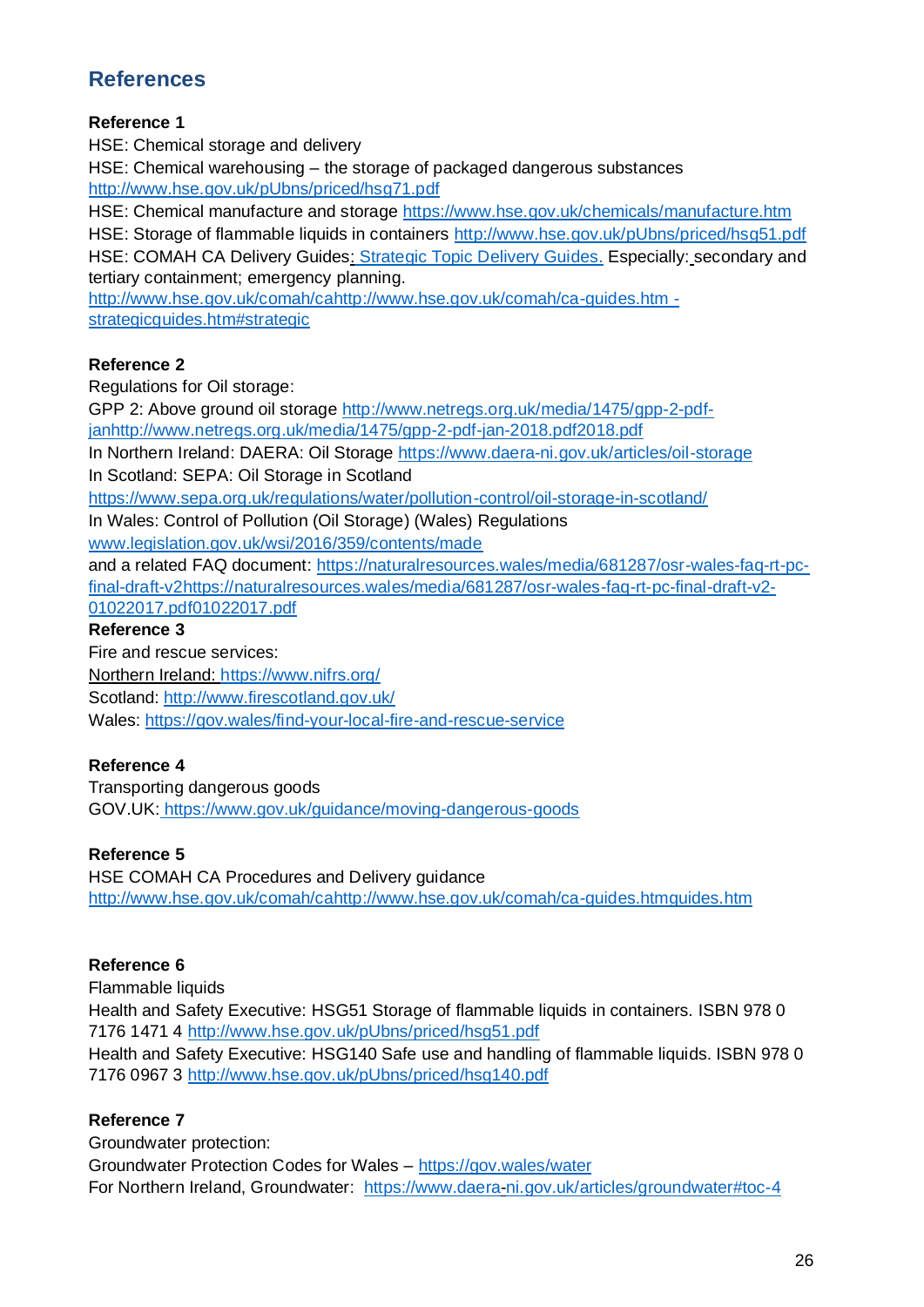For Scotland, SEPA Groundwater protection policy for Scotland, especially section F: The storage and handling of chemicals[.](https://www.sepa.org.uk/media/34371/groundwater-protection-policy-for-scotland-v3-november-2009.pdf)

[https://www.sepa.org.uk/media/34371/groundwaterhttps://www.sepa.org.uk/media/34371/groun](https://www.sepa.org.uk/media/34371/groundwater-protection-policy-for-scotland-v3-november-2009.pdf) [dwater-protection-policy-for-scotland-v3-november-2009.pdfprotection-policy-for-scotland-v3](https://www.sepa.org.uk/media/34371/groundwater-protection-policy-for-scotland-v3-november-2009.pdf) [november-2009.pdf](https://www.sepa.org.uk/media/34371/groundwater-protection-policy-for-scotland-v3-november-2009.pdf)

#### **Reference 8**

Flood maps

Northern Ireland: [https://www.infrastructure-ni.gov.uk/topics/rivers-and](https://www.infrastructure-ni.gov.uk/topics/rivers-and-flooding/flood-maps-ni)[flooding/floodhttps://www.infrastructure-ni.gov.uk/topics/rivers-and-flooding/flood-maps-nimaps](https://www.infrastructure-ni.gov.uk/topics/rivers-and-flooding/flood-maps-ni)[ni](https://www.infrastructure-ni.gov.uk/topics/rivers-and-flooding/flood-maps-ni)

Scotland: <https://www.sepa.org.uk/environment/water/flooding/flood-maps/> Wales: [https://naturalresources.wales/evidence-and-data/maps/long-term](https://naturalresources.wales/evidence-and-data/maps/long-term-flood-risk/?lang=en)[floodhttps://naturalresources.wales/evidence-and-data/maps/long-term-flood-](https://naturalresources.wales/evidence-and-data/maps/long-term-flood-risk/?lang=en)

[risk/?lang=enrisk/?lang=en](https://naturalresources.wales/evidence-and-data/maps/long-term-flood-risk/?lang=en)

#### **Reference 9**

COMAH HSE COMAH guidance: <http://www.hse.gov.uk/comah/guidance.htm>

#### **Reference 10** COSHH:

HSE Great Britain:<http://www.hse.gov.uk/coshh/> HSE Northern Ireland: <https://www.hseni.gov.uk/articles/coshh>

#### **Reference 11**

Pesticides

Defra Code of practice for suppliers of pesticides to agriculture, horticulture and forestry, The "Yellow Code". Product code PB 3529. On HSE website

[http://www.hse.gov.uk/pesticides/resources/Y/yellow\\_code.pdf](http://www.hse.gov.uk/pesticides/resources/Y/yellow_code.pdf)

HSE Guidance on storing pesticides for farmers and other professional users <http://www.hse.gov.uk/pubns/ais16.pdf>

Codes of practice for the use of plant protection products.

Wales,<https://gov.wales/pesticides-code-practice>

Scotland: Code of practice for using plant protection products

[https://www.gov.scot/publications/pesticides-code-practice-using-plant-protection-products](https://www.gov.scot/publications/pesticides-code-practice-using-plant-protection-products-scotland/)[scotland/](https://www.gov.scot/publications/pesticides-code-practice-using-plant-protection-products-scotland/)

For Northern Ireland - [https://www.daera-ni.gov.uk/sites/default/files/cop-plant-](https://www.daera-ni.gov.uk/sites/default/files/cop-plant-protection-final.pdf)

[protectionhttps://www.daera-ni.gov.uk/sites/default/files/cop-plant-protection-final.pdffinal.pdf](https://www.daera-ni.gov.uk/sites/default/files/cop-plant-protection-final.pdf)  For Scotland – specific rules for pesticide storage can be found in General Binding Rule 23 (i) and (J) within the Controlled Activities Regulations Practical Guide (pp 24, 25) https://www.sepa.org.uk/media/34761/car\_a\_practical\_quide.pdf

#### **Reference 12**

HSE: Industrial timber treatment plants [https://www.hse.gov.uk/woodworking/industrial-timber](https://www.hse.gov.uk/woodworking/industrial-timber-treatment-plants.htm)[treatment-plants.htm](https://www.hse.gov.uk/woodworking/industrial-timber-treatment-plants.htm)

**Reference 13**  PIRP GPP 22: Pollution incident response planning <https://www.netregs.org.uk/media/1643/gpp-22-dealing-with-spills.pdf>

#### **Reference 14**

Incident response GPP 21: Incident response - Dealing with spill[s](https://www.sepa.org.uk/media/60177/ppg-22-incident-response-dealing-with-spills.pdf) **<https://www.netregs.org.uk/media/1436/gpp-21-final.pdf>**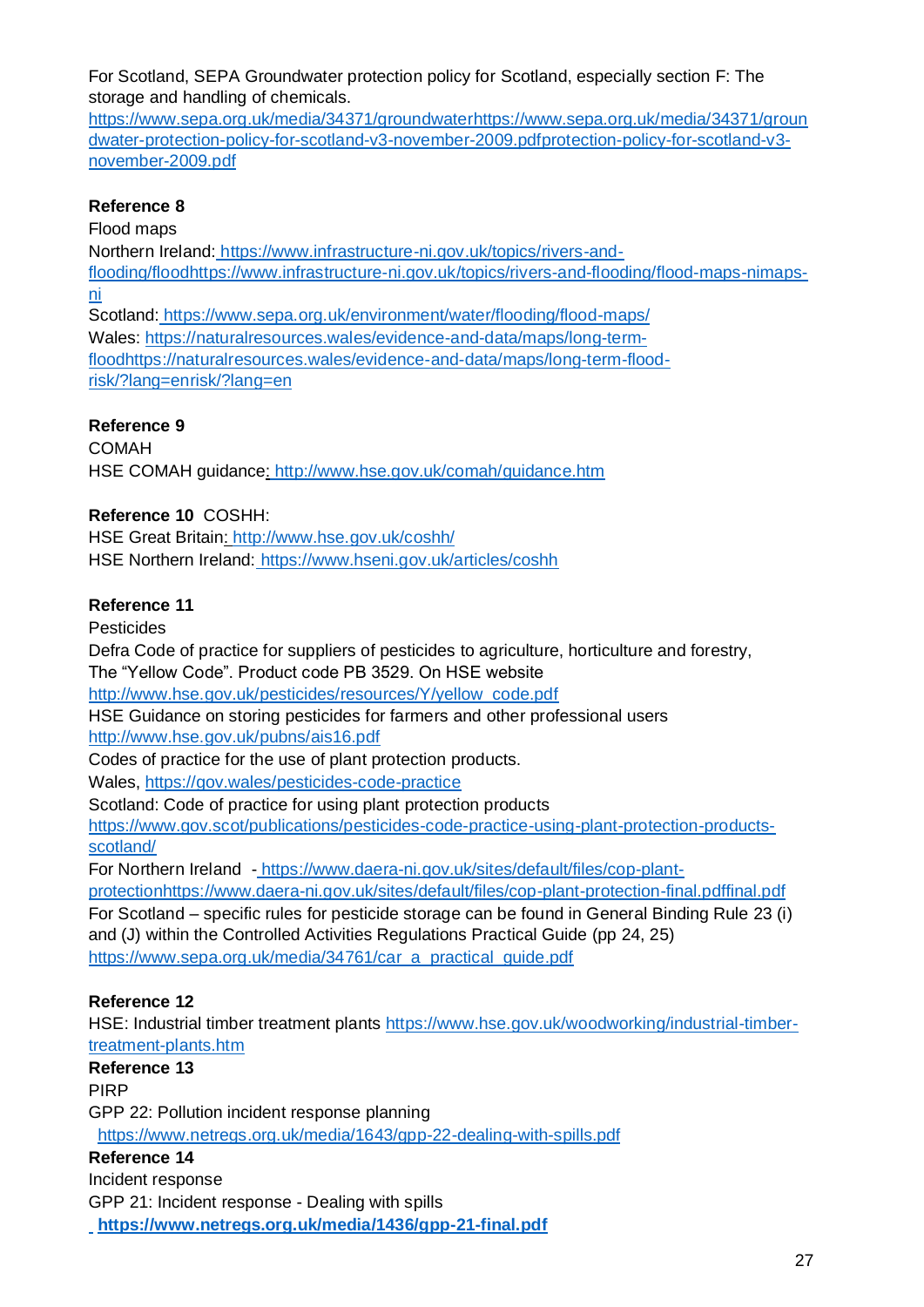#### **Reference 15**

Duty of care for waste

In Northern Ireland: Duty of care: A code of practice [https://www.daerahttps://www.daera](https://www.daera-ni.gov.uk/publications/waste-management-duty-care-code-practice)[ni.gov.uk/publications/waste-management-duty-care-code-practiceni.gov.uk/publications/waste](https://www.daera-ni.gov.uk/publications/waste-management-duty-care-code-practice)[management-duty-care-code-practice](https://www.daera-ni.gov.uk/publications/waste-management-duty-care-code-practice)

In Scotland: Duty of care: A code of practice<https://www.gov.scot/Publications/2012/10/2631> In Wales – Duty of Care -a code of practice [https://naturalresources.wales/guidance-and](https://naturalresources.wales/guidance-and-advice/environmental-topics/waste-management/waste-duty-of-care/?lang=en)[advice/environmental-topics/waste-management/waste-duty-of-care/?lang=en](https://naturalresources.wales/guidance-and-advice/environmental-topics/waste-management/waste-duty-of-care/?lang=en)

#### **Reference 16**

Safe storage and disposal of used oils GPP 8: Safe storage and disposal of used oils [http://www.netregs.org.uk/media/1435/gpphttp://www.netregs.org.uk/media/1435/gpp-8-v3](http://www.netregs.org.uk/media/1435/gpp-8-v3-swni.pdf) [swni.pdf8-v3-swni.pdf](http://www.netregs.org.uk/media/1435/gpp-8-v3-swni.pdf)

#### **Reference 17 Hazardous/Special Waste**

In Scotland and Northern Ireland see NetRegs: Hazardous/Special Waste guidance pages <https://www.netregs.org.uk/environmental-topics/waste/hazardous-special-waste/> In Wales: Register as a producer of Hazardous Waste [https://naturalresources.wales/permits-and-permissions/waste-permitting/register-or-renew-as](https://naturalresources.wales/permits-and-permissions/waste-permitting/register-or-renew-as-a-hazardous-waste-producer/?lang=en)[a-hazardous-waste-producer/?lang=en](https://naturalresources.wales/permits-and-permissions/waste-permitting/register-or-renew-as-a-hazardous-waste-producer/?lang=en) In Wales: see Hazardous Waste guidance [https://naturalresources.wales/guidance-and-advice/environmental-topics/waste-](https://naturalresources.wales/guidance-and-advice/environmental-topics/waste-management/completing-hazardous-waste-consignment-notes/?lang=en)

[management/completing-hazardous-waste-consignment-notes/?lang=en](https://naturalresources.wales/guidance-and-advice/environmental-topics/waste-management/completing-hazardous-waste-consignment-notes/?lang=en)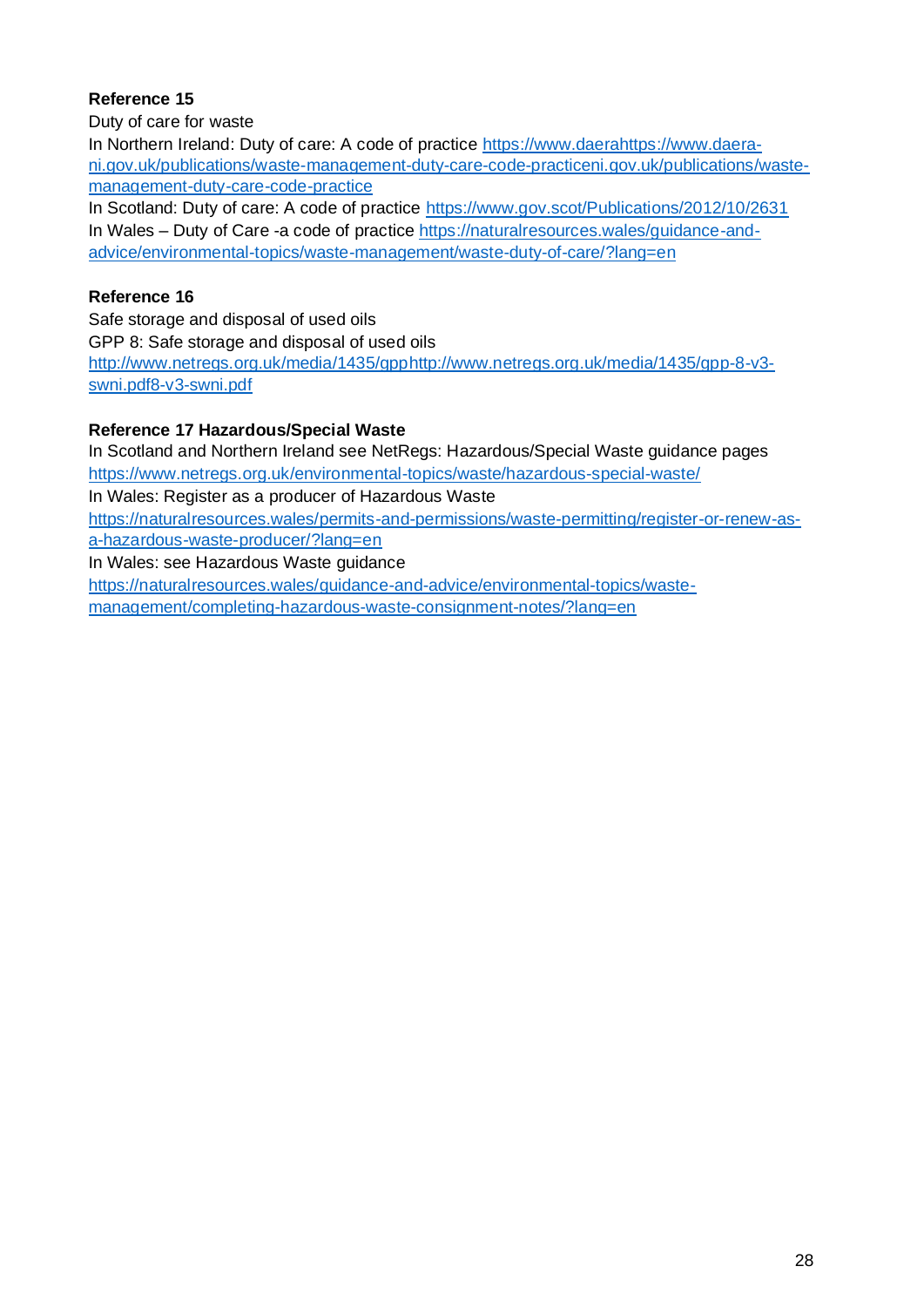### **Website List**

HSE: COSHH Essentials[:](http://www.hse.gov.uk/coshh/essentials/index.htm) <http://www.hse.gov.uk/coshh/essentials/index.htm>

The Department for Business Innovation and Skills[:](http://www.bis.gov.uk/) [www.bis.gov.uk](http://www.bis.gov.uk/) Government on-line business advice and support service:

•For Northern Ireland – NIBusinessInfo <https://www.nibusinessinfo.co.uk/>

•For Scotland - Business Gatewa[y](http://www.bgateway.com/) For Scotland – Find Business Support <https://findbusinesssupport.gov.scot/>

•For Wales – Business Wales:<https://businesswales.gov.wales/>

NetRegs – [www.NetRegs.org.uk](http://www.netregs.org.uk/)

Health and Safety Executive: <http://www.hse.gov.uk/>

The Oil Care Campaign:<http://oilcare.org.uk/>

Oil Storage Regulations, Regulators guidance.

| •For Northern Ireland: https://www.daera-ni.gov.uk/publications/control-pollution-     |
|----------------------------------------------------------------------------------------|
| oilhttps://www.daera-ni.gov.uk/publications/control-pollution-oil-storage-regulations- |
| northern-ireland-2010-quidancestorage-regulations-northern-ireland-2010-quidance       |
| • For Scotland, https://www.sepa.org.uk/regulations/water/pollution-                   |
| control/oilhttps://www.sepa.org.uk/regulations/water/pollution-control/oil-storage-in- |
| scotland/storage-in-scotland/                                                          |
| • For Wales: https://gov.wales/sites/default/files/publications/2019-06/oil-storage-   |
| regulations.pdf                                                                        |
| AD                                                                                     |

•Pesticides:

•BASIS (Registration) Limited: <http://www.basis-reg.com/>

HSE Chemicals Regulation Directorate, for pesticides information: <http://www.hse.gov.uk/pesticides/>

Adblue:

•Federation of Petrol Suppliers (FPS) and Petrol Retailers Association ( PRA): Safe storage and use of emission reduction solutions - eg AdBlue http://www.ukpra.co.uk/\_assets/ERS%20guide%20with%20FPS%20and%20PRA [Final\\_1.pdf](http://www.ukpra.co.uk/_assets/ERS%20guide%20with%20FPS%20and%20PRA_Final_1.pdf)

• Safe storage and use of emission reduction solutions Petrol Retailers Association: <https://www.esfrs.org/EasySiteWeb/GatewayLink.aspx?alId=7556>

Waste minimisation information available from:

•In Northern Ireland: Wrap Northern Ireland: [http://www.wrapni.org.uk/?gclid=EAIaIQobChMIipeNts-](http://www.wrapni.org.uk/?gclid=EAIaIQobChMIipeNts-U3AIVE-AbCh3NigKQEAAYASAAEgL1-PD_BwE)[U3AIVEhttp://www.wrapni.org.uk/?gclid=EAIaIQobChMIipeNts-U3AIVE-](http://www.wrapni.org.uk/?gclid=EAIaIQobChMIipeNts-U3AIVE-AbCh3NigKQEAAYASAAEgL1-PD_BwE)[AbCh3NigKQEAAYASAAEgL1-PD\\_BwEAbCh3NigKQEAAYASAAEgL1-PD\\_BwE](http://www.wrapni.org.uk/?gclid=EAIaIQobChMIipeNts-U3AIVE-AbCh3NigKQEAAYASAAEgL1-PD_BwE) •In Scotland: Zero Waste Scotland <http://www.zerowastescotland.org.uk/>

•In Wales: WRAP Cymru<https://wrapcymru.org.uk/>

Dee Water Protection Zone (Wales)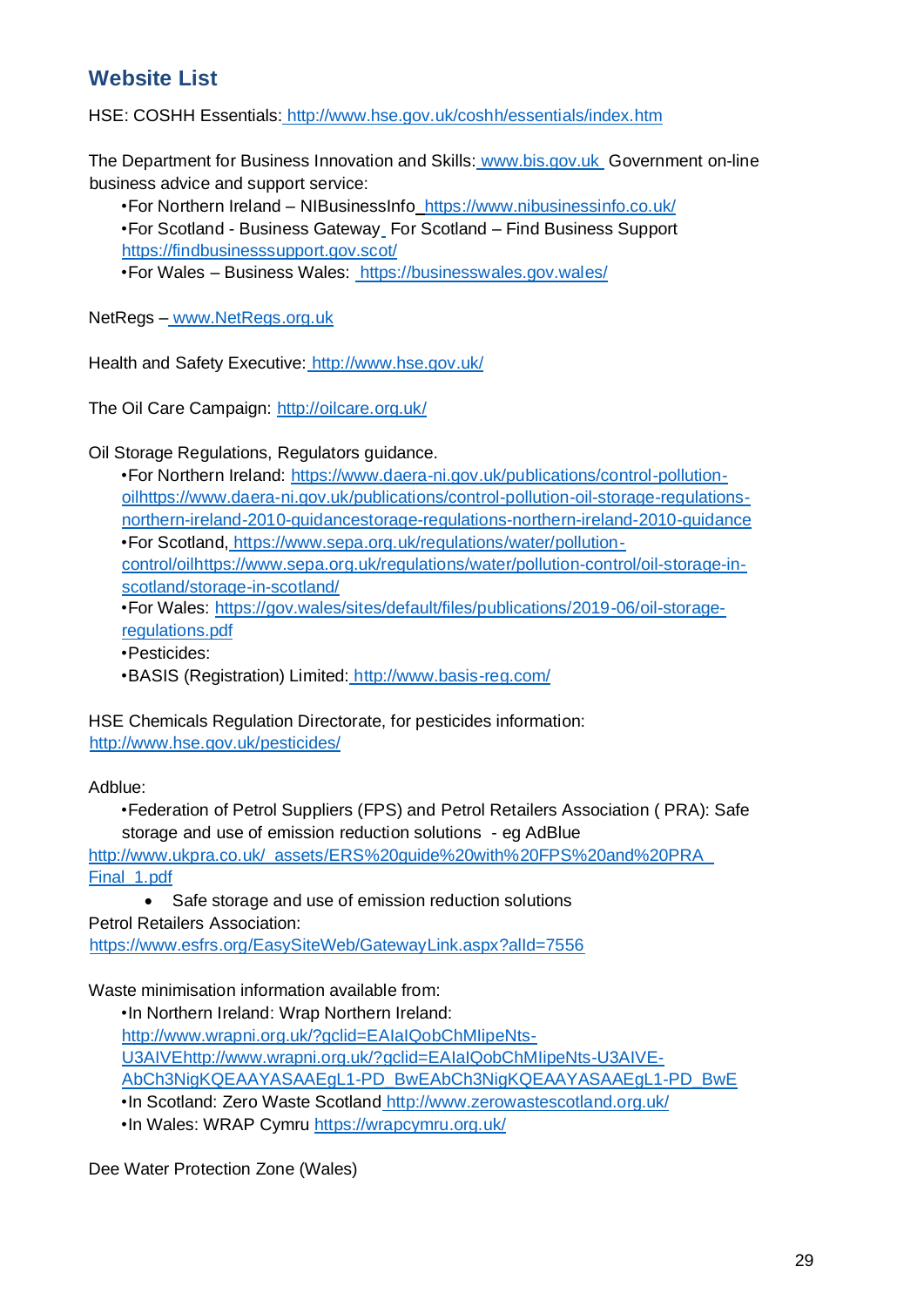NRW website [https://naturalresourceswales.gov.uk/guidance-and-advice/environmental](https://naturalresourceswales.gov.uk/guidance-and-advice/environmental-topics/water-management-and-quality/water-quality/dee-water-protection-zone/?lang=en)[topics/water-management-and-quality/water-quality/dee-water-protection-zone/?lang=en](https://naturalresourceswales.gov.uk/guidance-and-advice/environmental-topics/water-management-and-quality/water-quality/dee-water-protection-zone/?lang=en)

Gov.uk websit[ehttps://www.gov.uk/government/publications/consent-for-a-controlled](https://www.gov.uk/government/publications/consent-for-a-controlled-activity-within-the-river-dee-water-protection-zone)[activity-within-the-river-dee-water-protection-zone](https://www.gov.uk/government/publications/consent-for-a-controlled-activity-within-the-river-dee-water-protection-zone)

Welsh Government [www.gov.Wales](http://www.gov.wales/)

Department of Agriculture, Environment and Rural Affairs Northern Ireland [www.daera-ni.gov.uk](http://www.daera-ni.gov.uk/)

Sustainable Drainage System guidance for Wales [https://gov.Wales/sustainable-drainage-systems-suds-guidance](https://gov.wales/sustainable-drainage-systems-suds-guidance)

Health and Safety Executive (HSE) - Using Storing and Disposing of Plant Protection **Products** [www.hse.gov.uk/pesticides/topics/using-pesticides.htm](http://www.hse.gov.uk/pesticides/topics/using-pesticides.htm)

GB Non-Native Species Secretariat [www.nonnativespecies.org](http://www.nonnativespecies.org/)

CEDaR Online Recording for INNS. [www2.habitats.org.uk/records/ISI](file://///sepa-fp-01/Central/DIR%20Environmental%20Protection%20&%20Improvement/NetRegs/NEW%20NETREGS%20FROM%202012%20ON/GPPs/GPP%205/Final%20draft/www2.habitats.org.uk/records/ISI)

Scottish Natural Heritage (SNH) www.snh.gov.uk

Chemicals Regulation Directorate (HSE) [www.hse.gov.uk/crd](http://www.hse.gov.uk/crd)